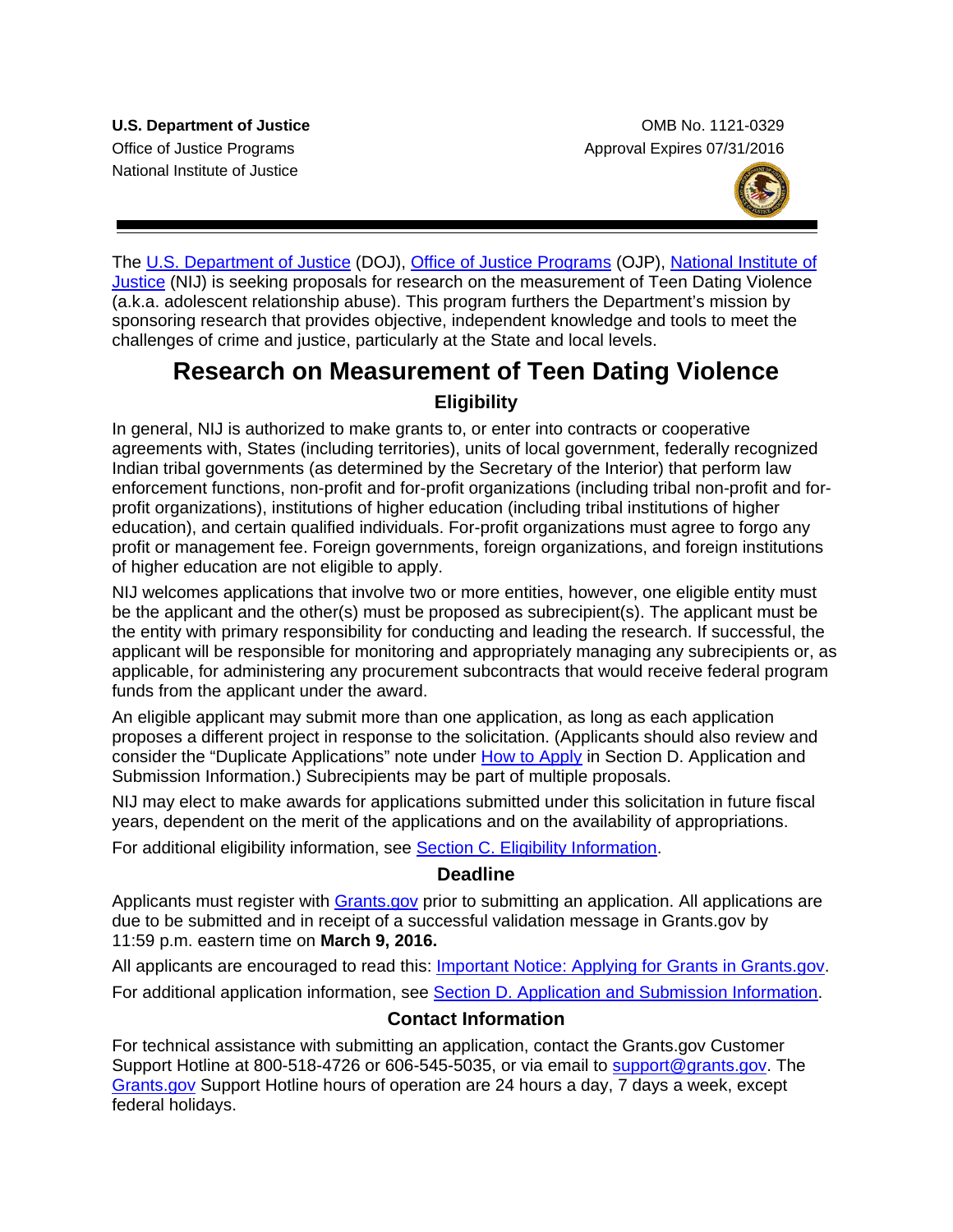Applicants that experience unforeseen Grants.gov technical issues beyond their control that prevent them from submitting their application by the deadline must email the NIJ contact identified below **within 24 hours after the application deadline** and request approval to submit their application. Additional information on reporting technical issues is found under "Experiencing Unforeseen Grants.gov Technical Issues" in the [How to Apply](#page-19-0) section.

For assistance with any other requirements of this solicitation, contact the National Criminal Justice Reference Service (NCJRS) Response Center: toll-free at 1-800-851-3420; via TTY at 301-240-6310 (hearing impaired only); email [grants@ncjrs.gov;](mailto:grants@ncjrs.gov) fax to 301-240-5830; or web chat at https://webcontact.ncjrs.gov/ncjchat/chat.jsp. The NCJRS Response Center hours of operation are 10:00 a.m. to 6:00 p.m. eastern time, Monday through Friday, and 10:00 a.m. to 8:00 p.m. eastern time on the solicitation close date.

General information on applying for NIJ awards can be found at [www.nij.gov/funding/Pages/welcome.aspx.](http://www.nij.gov/funding/Pages/welcome.aspx) Answers to frequently asked questions that may assist applicants are posted at [www.nij.gov/funding/Pages/faqs.aspx.](http://www.nij.gov/funding/Pages/faqs.aspx)

Grants.gov number assigned to this announcement: NIJ-2016-9001

Release date: December 10, 2015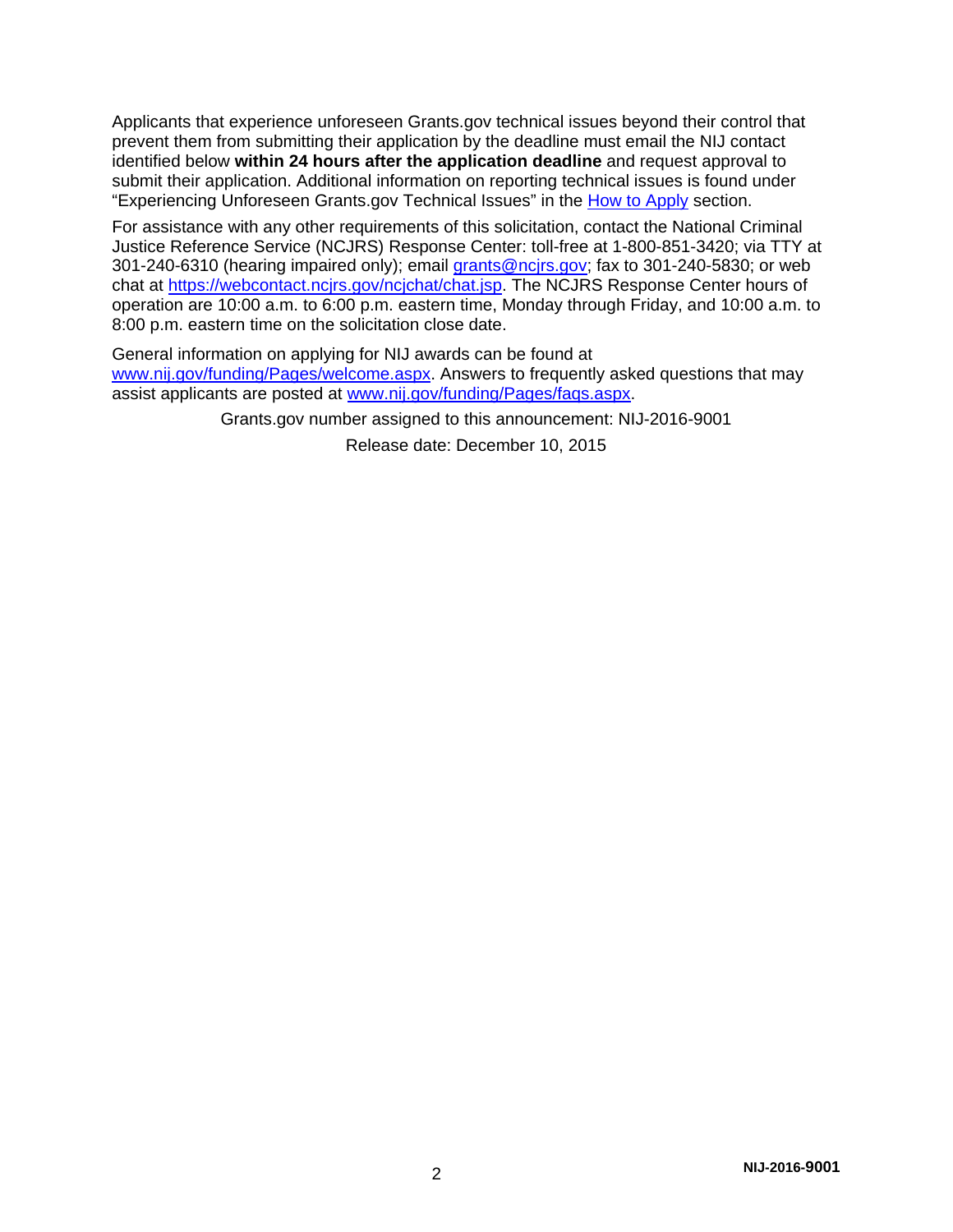# **Contents**

| Limitation on Use of Award Funds for Employee Compensation; Waiver 8            |  |
|---------------------------------------------------------------------------------|--|
| Prior Approval, Planning, and Reporting of Conference/Meeting/Training Costs  9 |  |
|                                                                                 |  |
|                                                                                 |  |
|                                                                                 |  |
|                                                                                 |  |
|                                                                                 |  |
|                                                                                 |  |
|                                                                                 |  |
|                                                                                 |  |
|                                                                                 |  |
|                                                                                 |  |
|                                                                                 |  |
|                                                                                 |  |
|                                                                                 |  |
| General Information About Post-Federal Award Reporting Requirements 27          |  |
|                                                                                 |  |
|                                                                                 |  |
|                                                                                 |  |
|                                                                                 |  |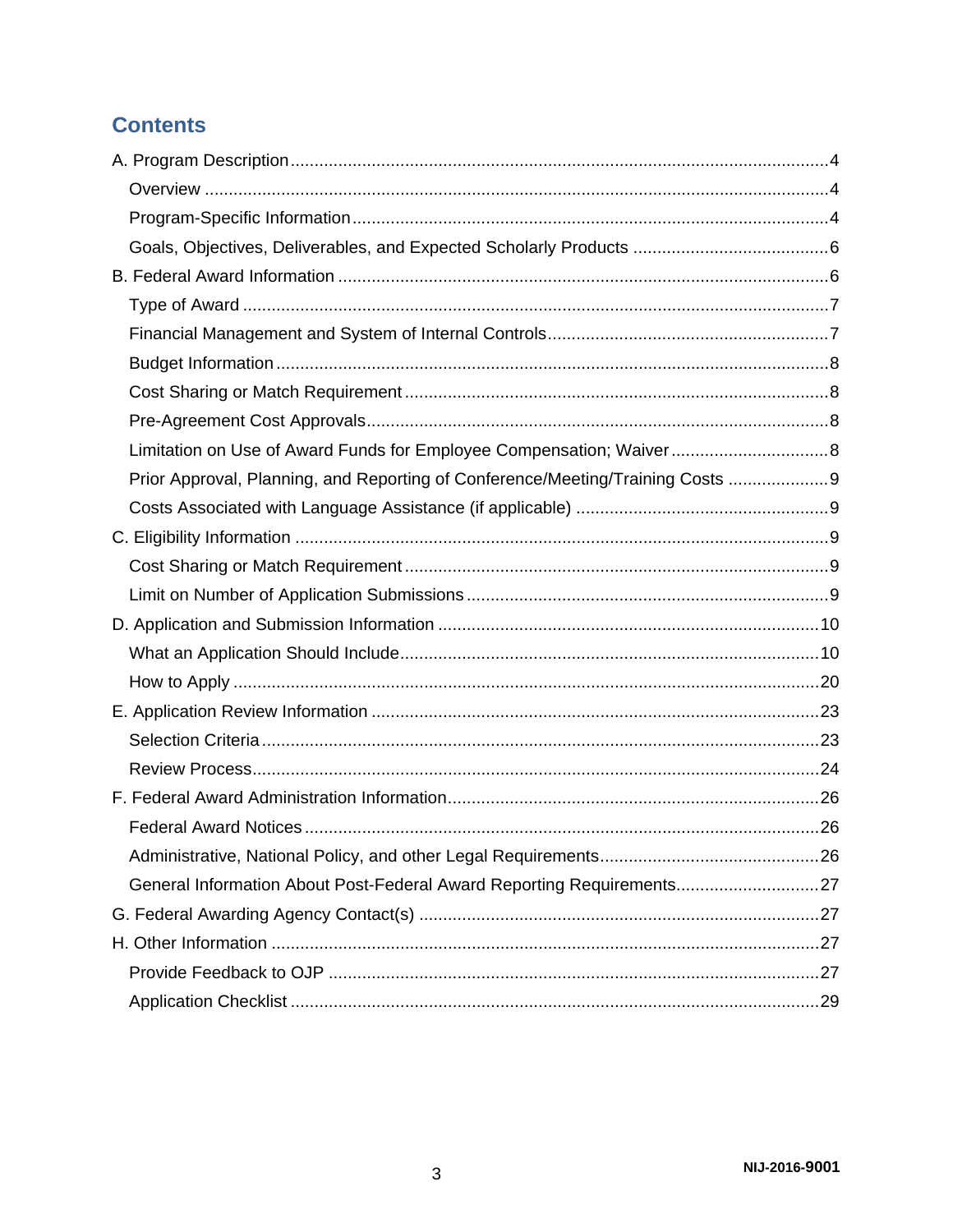# **Research on Measurement of Teen Dating Violence**

# **(CFDA No. 16.560)**

### <span id="page-3-0"></span>**A. Program Description**

#### <span id="page-3-1"></span>**Overview**

NIJ is seeking proposals for measurement research related to teen dating violence (a.k.a. adolescent relationship abuse). In particular, NIJ is seeking proposals that advance the accurate and developmentally appropriate measurement of dating violence perpetration and victimization among adolescents and young adults.

**Authorizing Legislation:** Title I of the Omnibus Crime Control and Safe Streets Act of 1968 (sections 201 and 202).

#### <span id="page-3-2"></span>**Program-Specific Information**

Since 2006, NIJ has had a focused program of research on teen dating violence or adolescent dating abuse as part of its larger Violence Against Women research program. Over the last decade, NIJ has supported a broad range of research projects including descriptive work examining the nature, characteristics and extent of dating violence; risk and protective factors; long-term and short-term outcomes; and systematic evaluations of teen dating violence prevention and intervention programs, policies and legislation.[1](#page-3-3)

From the early stages of this work, questions of measurement have been paramount. At the first workshops in [2006](https://www.ncjrs.gov/pdffiles1/nij/242213.pdf) and [2007,](https://www.ncjrs.gov/pdffiles1/nij/242212.pdf) participants discussed uniform definitions and developing measures, but at that time it was determined that time was needed to allow measure development to emerge as part of the work in this new field of research. In 2011, NIJ hosted a [meeting on the use of longitudinal data on teen dating violence.](https://www.ncjrs.gov/pdffiles1/nij/236303.pdf) Although this meeting was not focused on measurement, the issue of measurement repeatedly surfaced, particularly in discussions centered on recommended instruments for adding collection of teen dating violence data to ongoing studies.

Thus, NIJ hosted a subsequent small research meeting in May 2015 to develop a strategy for improving the measurement of dating violence among adolescents. The meeting agenda, summary, and commissioned paper are available [here.](https://www.ncjrs.gov/pdffiles1/nij/249015.pdf) The purpose of that meeting was to develop a strategy for improving measurement of dating violence among adolescents, with the goals of:

1) identifying the limitations of current measures of adolescent relationship abuse (and discuss why the answer is dependent on the purpose of the measurement),

<span id="page-3-3"></span> <sup>1</sup> For a summary of NIJ's work in the area of teen dating violence see Mulford, C.F. and Blachman-Demner, D.R. (2013). Teen dating violence: Building a research program through collaborative insights, *Violence Against Women*, *19:*6, 756-770.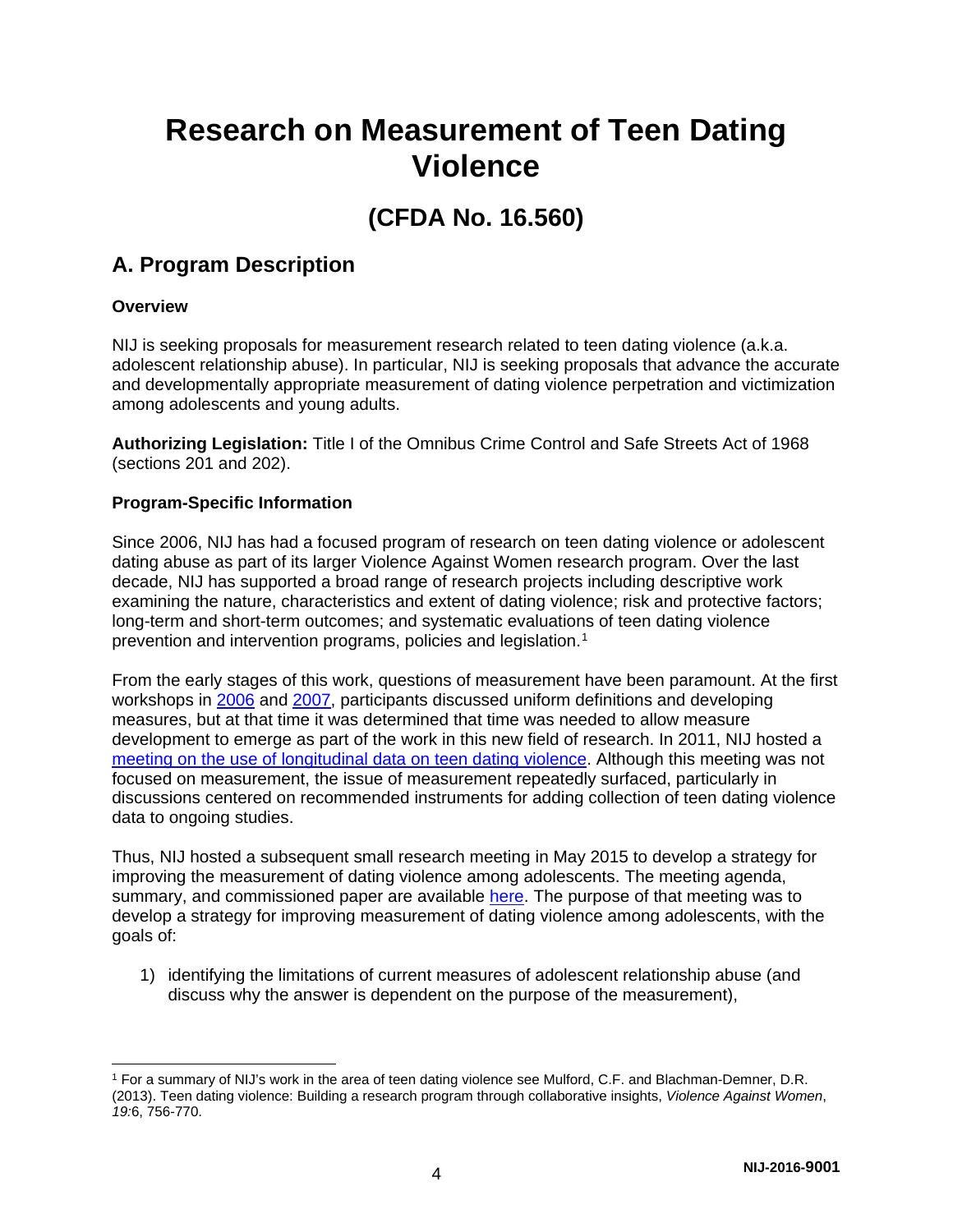- 2) highlighting emerging research and innovations in measuring adolescent relationship abuse,
- 3) determining ways that the Teen Dating Violence Concept Mapping Project can be used to improve measurement, and
- 4) developing a set of recommendations for what research is needed to improve the measurement of adolescent relationship abuse.

Based on the recommendations from that meeting, NIJ seeks applications that advance the accurate and developmentally appropriate measurement of dating violence perpetration and victimization among adolescents and young adults.

Specific topics of interest include, but are not limited to:

- Experimental studies that compare different measurement approaches such as wording and ordering.
- Studies that use qualitative or cognitive interviewing techniques in attempts to place youth responses to standard behavioral measures in context.
- Studies combining existing data sets that use similar behavioral measures to examine potential methodological questions such as:
	- $\circ$  Item-level analyses, such as the use of item response theory (IRT), to examine differential validity, sensitivity, and specificity.
	- $\circ$  Investigate the measurement invariance of specific acts as they relate to a stable construct over the lifespan.
- Studies that explore the use of innovative techniques for survey and data collection.
- Studies that explore the appropriateness of existing behavioral measures for use with cultural subgroups.
- Studies that seek to develop and pilot test new, nonbehavioral measures such as episode based information.

NIJ is also interested in applications that build on the findings of the recently completed concept mapping study (see the [full report](https://www.ncjrs.gov/pdffiles1/nij/grants/248464.pdf) and [executive summary\)](https://www.ncjrs.gov/pdffiles1/nij/grants/248465.pdf). This inductive method was used to compare and represent visually perspectives of teen dating relationships across samples of teens, young adults and adult professionals. Results indicated that a single concept map coauthored by youth and professionals described teen dating relationships using 100 ideas, nine higher order constructs, and two conceptual dimensions. Across groups, substantial agreement emerged on the characteristics of teen dating and their interrelationships. Participants conceptualized dating relationships as multidimensional, consisting of a range of behaviors, emotions, and cognitions that vary in their frequency and desirability. Relationships were also characterized by temporally oriented phases that can shape teens' perceptions of their dating experiences. Specific topics of interest which would constitute next steps in this line of research could include but are not limited to: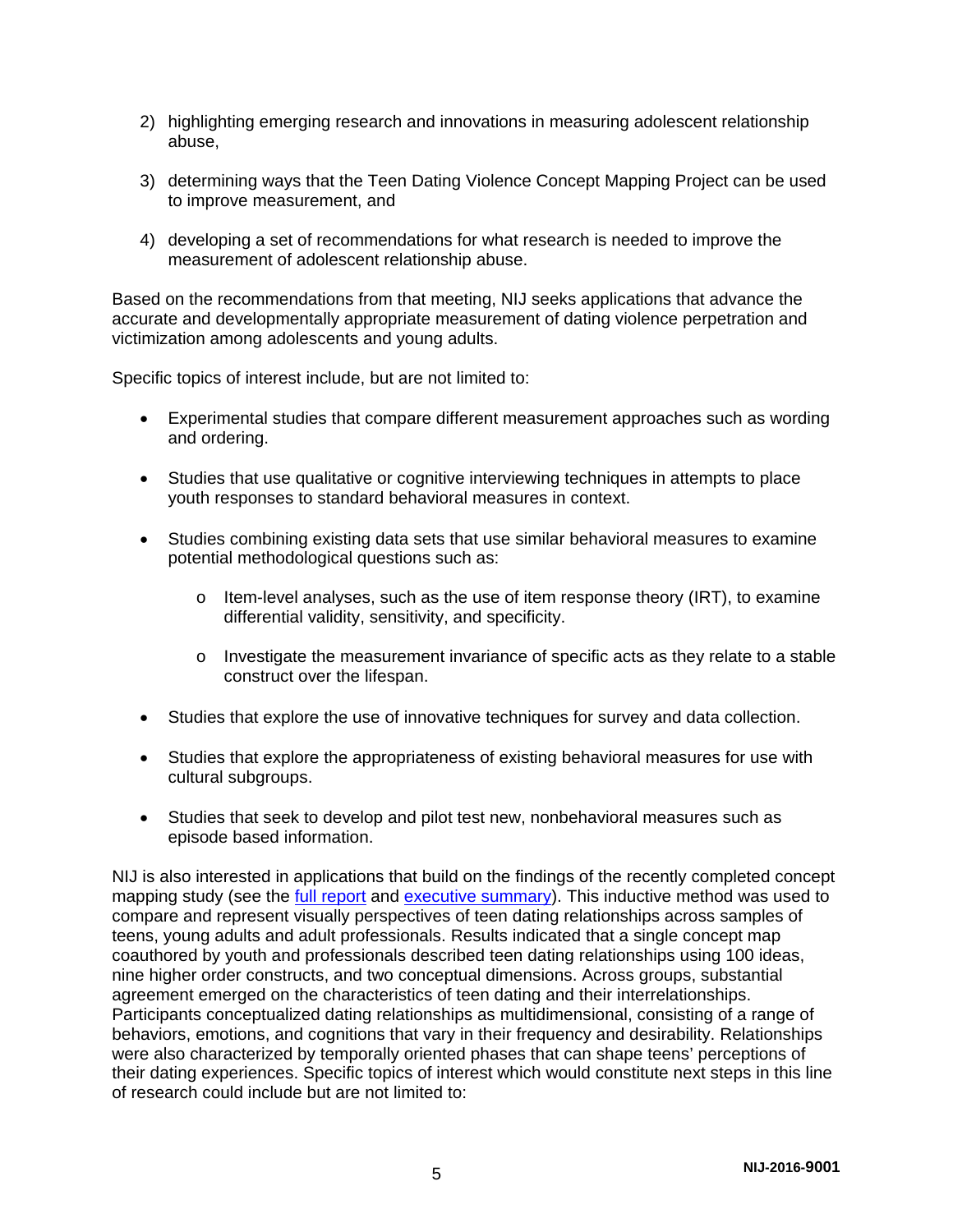- Studies investigating the generalizability of the concept map results with a broader and more representative sample of youth.
- Studies that seek to incorporate findings into existing scales, expanding the inclusion of relevant behaviors, emotions, and cognitions.
- Studies that focus on the development and pilot testing of measures that attempt to assess the complexities that underlie abuse perpetration, including co-occurrence with positive relationship characteristics.
- Studies that explore variations in how map constructs may be experienced by teens in different contexts (including nontraditional dating relationships such as "hook-ups" or group dating) and/or across developmental stages.

#### <span id="page-5-0"></span>**Goals, Objectives, Deliverables, and Expected Scholarly Products**

The overall goals of the Violence Against Women program of research are to improve knowledge and understanding of teen dating violence, intimate partner violence, and sexual assault issues. NIJ strives to provide objective and independent knowledge and validated tools to reduce violence against women and girls, and promote justice for victims. The objectives of this solicitation are to fund high-quality research projects that advance the accurate and developmentally appropriate measurement of dating violence perpetration and victimization among adolescents and young adults.

In addition to required data sets, a draft and final summary overview of research results, interim and final progress and financial reports,<sup>[2](#page-5-2)</sup> NIJ expects scholarly products to result from each award under this solicitation, taking the form of one or more published, peer-reviewed, scientific journal articles, and/or (if appropriate) law review journal articles, book chapter(s) or book(s) in the academic press, technological prototypes, patented inventions, or similar scientific products.

### <span id="page-5-1"></span>**B. Federal Award Information**

NIJ estimates that it will make up to two awards for an estimated total of \$500,000 for up to a 36-month project period, beginning on January 1, 2017.

To allow time for, among other things, any necessary post-award review, modification, and clearance by OJP of the proposed budget, applicants should propose an award start date of January 1, 2017.

If the applicant is proposing a project that reasonably could be conducted in discrete phases, with each phase resulting in completion of one or more significant, defined milestones, then NIJ strongly recommends that the applicant structure the application—specifically including the narrative, expected scholarly products, timelines/milestones, and budget detail worksheet and budget narrative—to clearly set out each phase. (This is particularly the case if the applicant proposes a project that will exceed—in cost or length of project period—the amount or length anticipated for an individual award (or awards) under this solicitation.) Given limitations on the availability to NIJ of funds for research, development, and evaluation awards, this information

<span id="page-5-2"></span><sup>&</sup>lt;sup>2</sup> See "Federal Award Administration Information" ("General Information About Post-Federal Award Reporting Requirements") section of this solicitation, below, for additional information.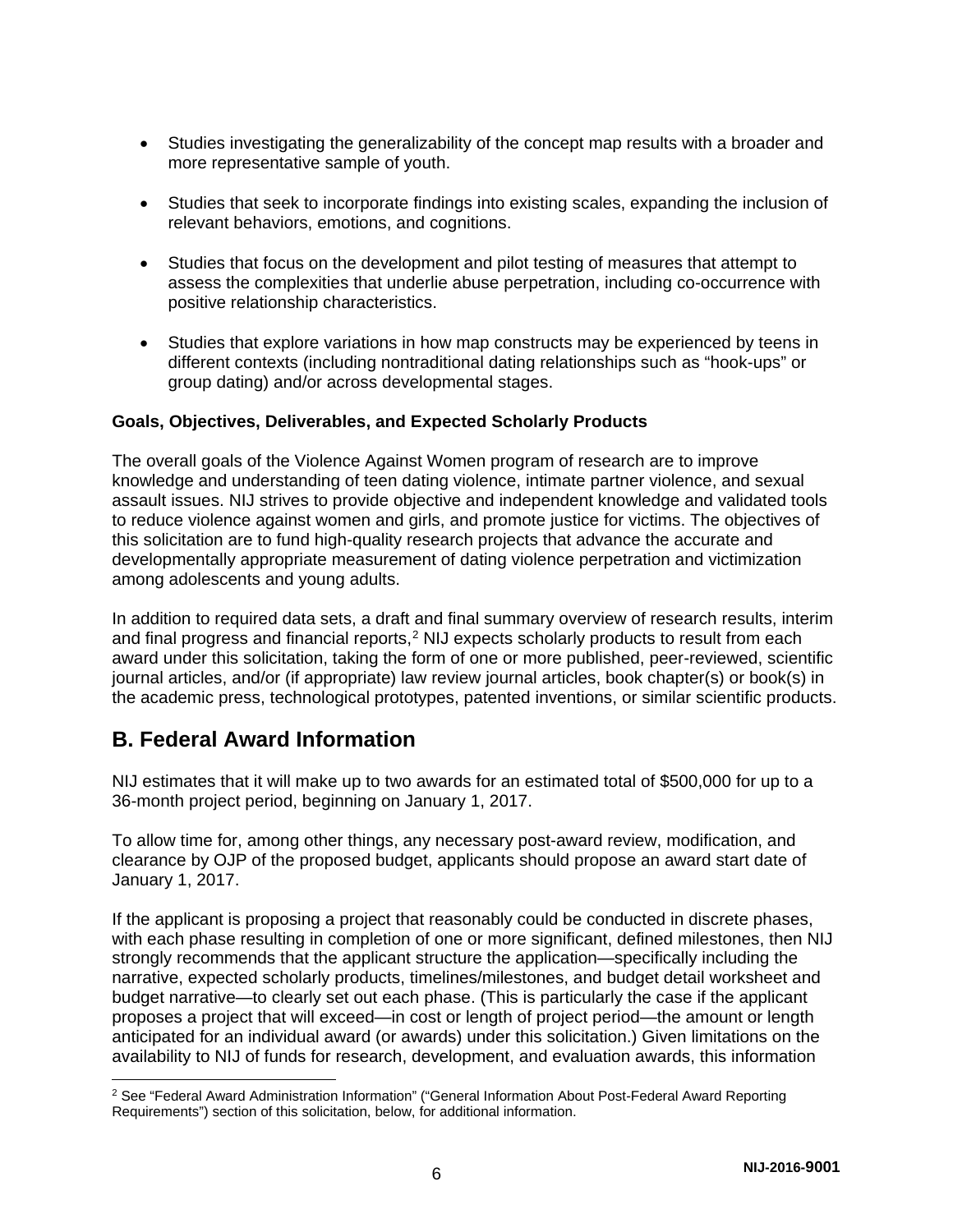will assist NIJ in considering whether partial funding of proposals that would not receive full funding would be productive. (If NIJ elects to fund only certain phases of a proposed project in FY 2016, the expected scholarly products from the partial-funding award may, in some cases, vary from those described above.)

NIJ may, in certain cases, provide supplemental funding in future years to awards under its research, development, and evaluation solicitations. Important considerations in decisions regarding supplemental funding include, among other factors, the availability of funding, strategic priorities, NIJ's assessment of the quality of the management of the award (for example, timeliness and quality of progress reports), and NIJ's assessment of the progress of the work funded under the award.

All awards are subject to the availability of appropriated funds and to any modifications or additional requirements that may be imposed by law.

#### <span id="page-6-0"></span>**Type of Award[3](#page-6-2)**

NIJ expects that it will make any award from this solicitation in the form of a grant.

**Please note:** Any recipient of an award under this solicitation will be required to comply with Department of Justice regulations on confidentiality and human subjects' protection. See "Evidence, Research, and Evaluation Guidance and Requirements" under "Solicitation Requirements" in [OJP's Funding Resource Center.](http://ojp.gov/funding/index.htm)

#### <span id="page-6-1"></span>**Financial Management and System of Internal Controls**

If selected for funding, the award recipient must:

- a. Establish and maintain effective internal control over the federal award that provides reasonable assurance that the non-federal entity is managing the federal award in compliance with federal statutes, regulations, and the terms and conditions of the federal award. These internal controls should be in compliance with guidance in "Standards for Internal Control in the Federal Government" issued by the Comptroller General of the United States and the "Internal Control Integrated Framework", issued by the Committee of Sponsoring Organizations of the Treadway Commission (COSO).
- b. Comply with federal statutes, regulations, and the terms and conditions of the federal awards.
- c. Evaluate and monitor the non-federal entity's compliance with statute, regulations and the terms and conditions of federal awards.
- d. Take prompt action when instances of noncompliance are identified including noncompliance identified in audit findings.
- e. Take reasonable measures to safeguard protected personally identifiable information and other information the federal awarding agency or pass-through entity designates as sensitive or the non-federal entity considers sensitive consistent with applicable federal,

<span id="page-6-2"></span> <sup>3</sup> *See generally* 31 U.S.C. §§ 6301-6305 (defines and describes various forms of federal assistance relationships, including grants and cooperative agreements [a type of grant]).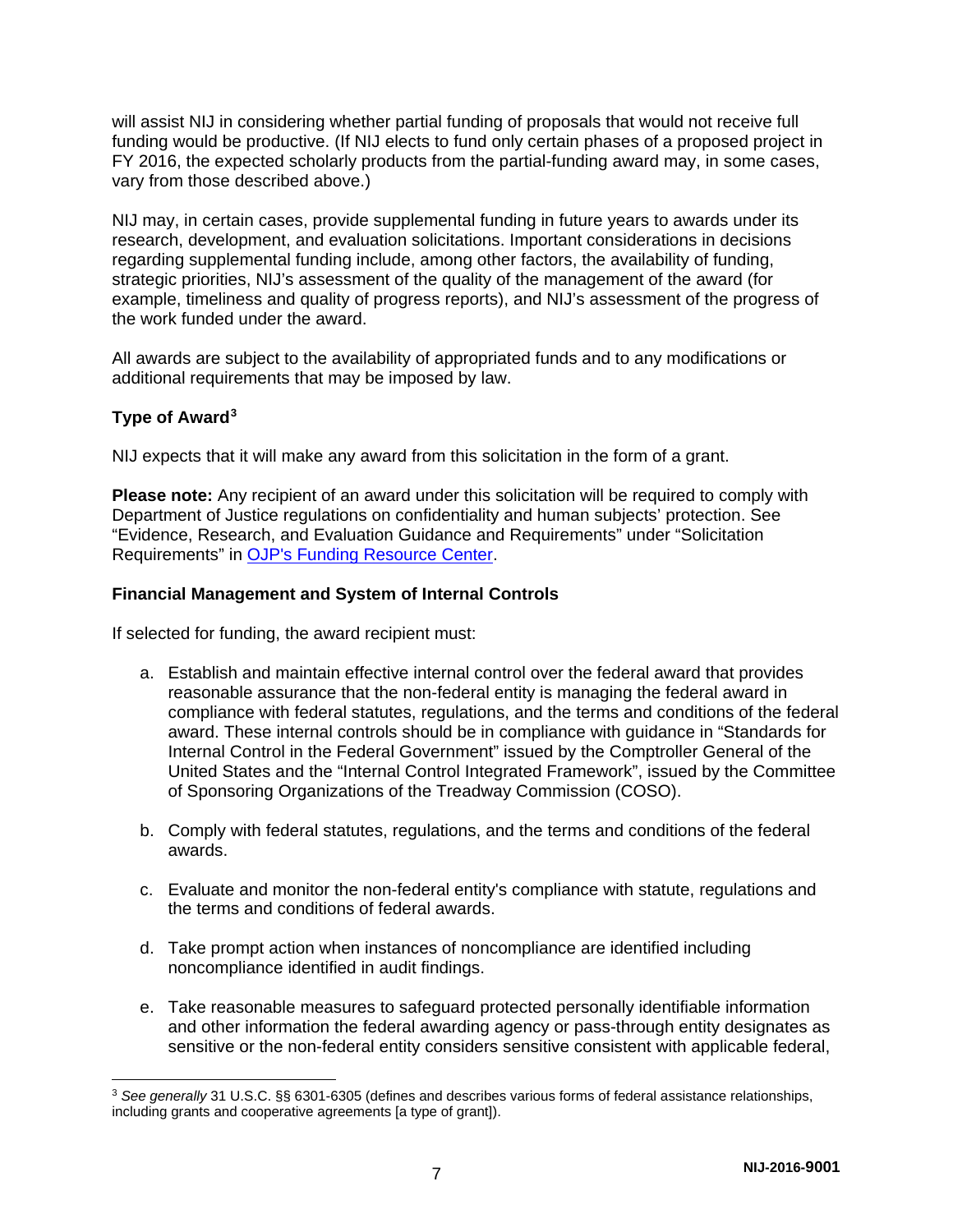State and local laws regarding privacy and obligations of confidentiality. In order to better understand administrative requirements and cost principles, award applicants are encouraged to enroll, at no charge, in the Department of Justice Grants Financial Management Online Training available [here.](http://gfm.webfirst.com/)

#### <span id="page-7-0"></span>**Budget Information**

#### **What will not be funded:**

- Proposals primarily to purchase equipment, materials, or supplies. (A budget may include these items if they are necessary to conduct research, development, demonstration, evaluation, or analysis.)
- Proposals that are not responsive to this specific solicitation.

#### <span id="page-7-1"></span>**Cost Sharing or Match Requirement**

See "Cofunding" paragraph under item 4 ("Budget Detail Worksheet and Budget Narrative") under [What an Application Should Include](#page-9-1) in Section D. Application and Submission Information.

#### <span id="page-7-2"></span>**Pre-Agreement Cost Approvals**

OJP does not typically approve pre-agreement costs; an applicant must request and obtain the prior written approval of OJP for all such costs. If approved, pre-agreement costs could be paid from grant funds consistent with a grantee's approved budget, and under applicable cost standards. However, all such costs prior to award and prior to approval of the costs are incurred at the sole risk of an applicant. Generally, no applicant should incur project costs *before* submitting an application requesting federal funding for those costs. Should there be extenuating circumstances that appear to be appropriate for OJP's consideration as preagreement costs, the applicant should contact the point of contact listed on the title page of this announcement for details on the requirements for submitting a written request for approval. See the section on [Costs Requiring Prior Approval in the Financial Guide,](http://ojp.gov/financialguide/DOJ/PostawardRequirements/chapter3.6b.htm) for more information.

#### <span id="page-7-3"></span>**Limitation on Use of Award Funds for Employee Compensation; Waiver**

With respect to any award of more than \$250,000 made under this solicitation, recipients may not use federal funds to pay total cash compensation (salary plus cash bonuses) to any employee of the award recipient at a rate that exceeds 110% of the maximum annual salary payable to a member of the Federal Government's Senior Executive Service (SES) at an agency with a Certified SES Performance Appraisal System for that year.<sup>[4](#page-7-4)</sup> The 2015 salary table for SES employees is available at the Office of Personnel Management [website.](http://www.opm.gov/policy-data-oversight/pay-leave/salaries-wages/salary-tables/15Tables/exec/html/ES.aspx) Note: A recipient may compensate an employee at a greater rate, provided the amount in excess of this compensation limitation is paid with non-federal funds. (Any such additional compensation will not be considered matching funds where match requirements apply.) For employees who charge only a portion of their time to an award, the allowable amount to be charged is equal to the percentage of time worked times the maximum salary limitation.

<span id="page-7-4"></span> <sup>4</sup> This limitation on use of award funds does not apply to the non-profit organizations specifically named at Appendix VIII to 2 C.F.R. part 200.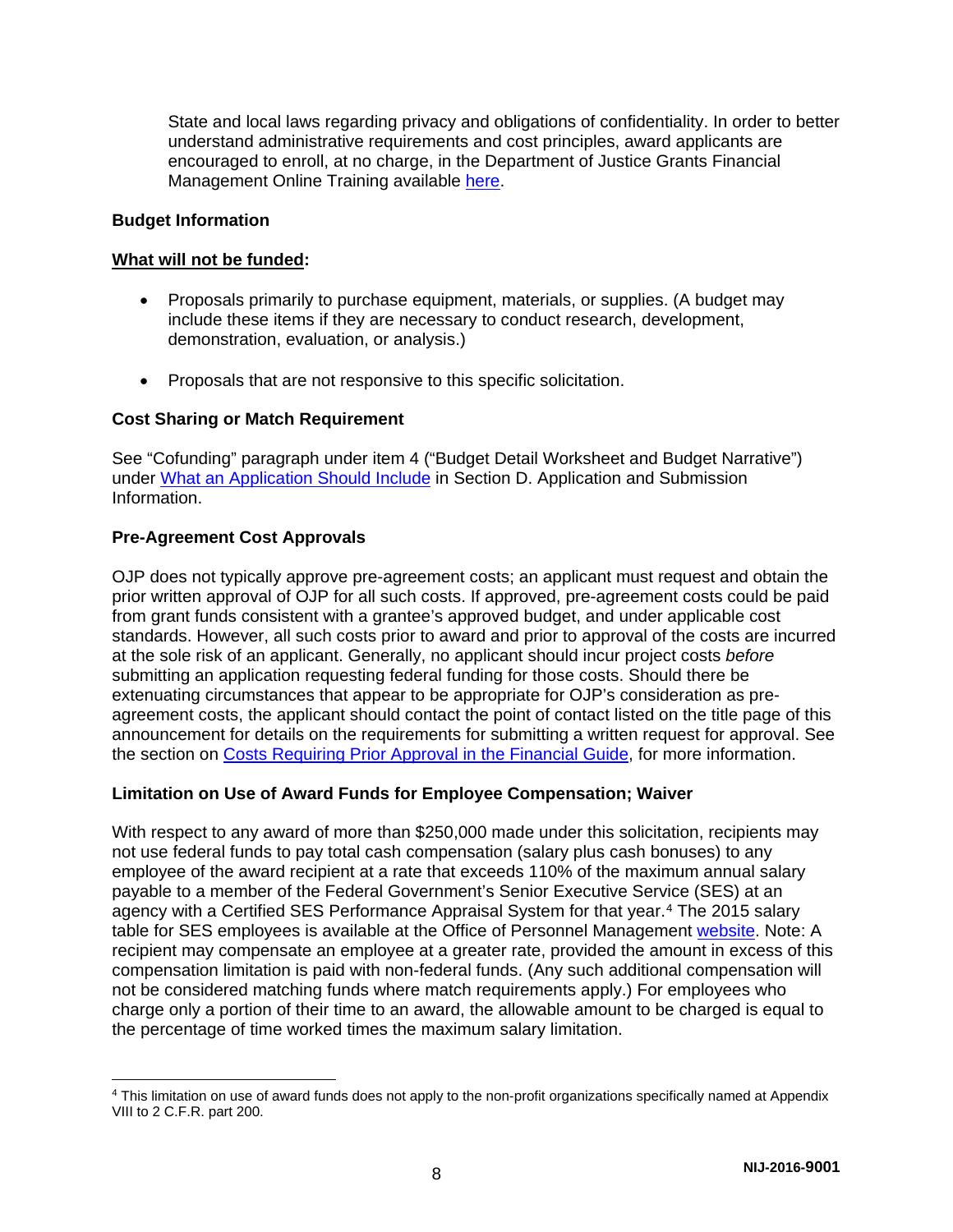The Director of the National Institute of Justice may exercise discretion to waive, on an individual basis, the limitation on compensation rates allowable under an award. An applicant requesting a waiver should include a detailed justification in the budget narrative of the application. Unless the applicant submits a waiver request and justification with the application, the applicant should anticipate that OJP will request the applicant to adjust and resubmit the budget.

The justification should include the particular qualifications and expertise of the individual, the uniqueness of the service the individual will provide, the individual's specific knowledge of the program or project being undertaken with award funds, and a statement explaining that the individual's salary is commensurate with the regular and customary rate for an individual with his/her qualifications and expertise, and for the work to be done.

#### <span id="page-8-1"></span>**Prior Approval, Planning, and Reporting of Conference/Meeting/Training Costs**

OJP strongly encourages applicants that propose to use award funds for any conference-, meeting-, or training-related activity to review carefully—before submitting an application—the OJP policy and guidance on "conference" approval, planning, and reporting available at [www.ojp.gov/funding/confcost.htm.](http://www.ojp.gov/funding/confcost.htm) OJP policy and guidance (1) encourage minimization of conference, meeting, and training costs; (2) require prior written approval (which may affect project timelines) of most such costs for cooperative agreement recipients and of some such costs for grant recipients; and (3) set cost limits, including a general prohibition of all food and beverage costs.

#### <span id="page-8-2"></span>**Costs Associated With Language Assistance (if applicable)**

If an applicant proposes a program or activity that would deliver services or benefits to individuals, the costs of taking reasonable steps to provide meaningful access to those services or benefits for individuals with limited English proficiency may be allowable. Reasonable steps to provide meaningful access to services or benefits may include interpretation or translation services where appropriate.

For additional information, see the "Civil Rights Compliance" section under "Solicitation Requirements" in [OJP's Funding Resource Center.](http://ojp.gov/funding/index.htm)

# <span id="page-8-0"></span>**C. Eligibility Information**

#### **Eligibility**

For additional eligibility information, see title page.

#### <span id="page-8-3"></span>**Cost Sharing or Match Requirement**

For additional information on cost sharing and match requirement, see Section [B. Federal](#page-5-1)  [Award Information.](#page-5-1)

#### <span id="page-8-4"></span>**Limit on Number of Application Submissions**

If an applicant submits multiple versions of the same application, NIJ will review only the most recent system-validated version submitted. For more information on system-validated versions, see [How to Apply.](#page-19-0)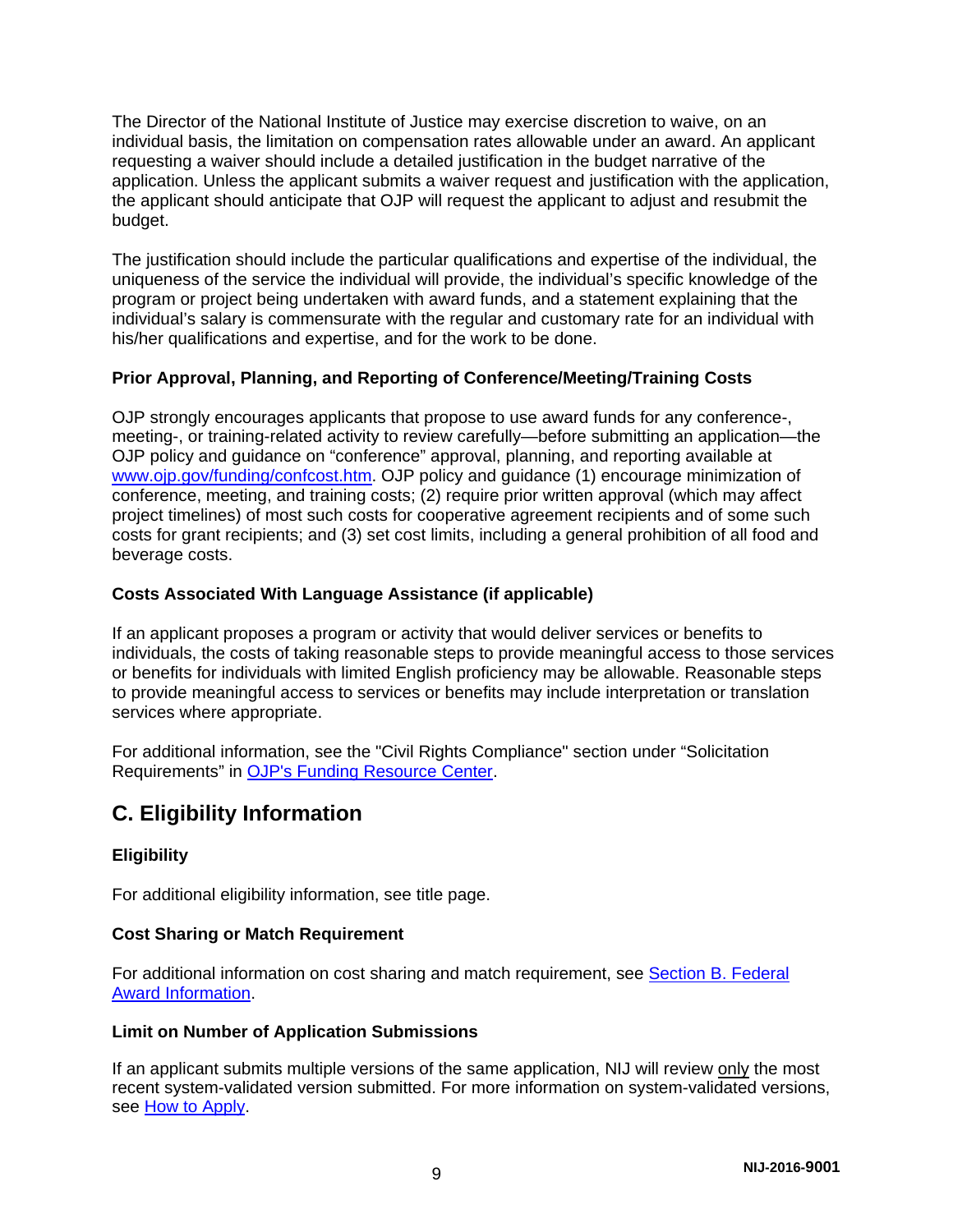# <span id="page-9-0"></span>**D. Application and Submission Information**

#### <span id="page-9-1"></span>**What an Application Should Include**

Applicants should anticipate that if they fail to submit an application that contains all of the specified elements, it may affect negatively the review of their application; and, should a decision be made to make an award, it may result in the inclusion of special conditions that preclude the recipient from accessing or using award funds pending satisfaction of the conditions.

Moreover, applicants should anticipate that applications determined to be nonresponsive to the scope of the solicitation, or that do not include the application elements that NIJ has designated to be critical, will neither proceed to peer review nor receive further consideration. Under this solicitation, NIJ has designated the following application elements as critical: Program Narrative, Budget Detail Worksheet, Budget Narrative, and resumes/curriculum vitae of key personnel. For purposes of this solicitation, "key personnel" means the principal investigator, and any and all co-principal investigators. Please review the "Note on File Names and File Types" under [How to](#page-19-0)  [Apply](#page-19-0) to be sure applications are submitted in permitted formats.

OJP strongly recommends that applicants use appropriately descriptive file names (e.g*.*, "Program Narrative," "Budget Detail Worksheet and Budget Narrative," "Timelines," "Memoranda of Understanding," "Resumes") for all attachments. Also, OJP recommends that applicants include resumes in a single file.

#### **1. Information to Complete the Application for Federal Assistance (SF-424)**

The SF-424 is a required standard form used as a cover sheet for submission of preapplications, applications, and related information. Grants.gov and OJP's Grants Management System (GMS) take information from the applicant's profile to populate the fields on this form. When selecting "type of applicant," if the applicant is a for-profit entity, select "For-Profit Organization" or "Small Business" (as applicable).

**Intergovernmental Review:** This funding opportunity (program) **is not** subject to [Executive](http://www.archives.gov/federal-register/codification/executive-order/12372.html)  [Order 12372.](http://www.archives.gov/federal-register/codification/executive-order/12372.html) (In completing the SF-424, applicants are to make the appropriate selection in response to question 19 to indicate that the "Program is not covered by E.O. 12372.")

#### **2. Project Abstract**

The project abstract is a very important part of the application, and serves as an introduction to the proposed project. NIJ uses the project abstract for a number of purposes, including assignment of the application to an appropriate review panel. If the application is funded, the project abstract typically will become public information and be used to describe the project.

Applications should include a high-quality project abstract that summarizes the proposed project in 250-400 words. Project abstracts should be—

- Written for a general public audience.
- Submitted as a separate attachment with "Project Abstract" as part of its file name.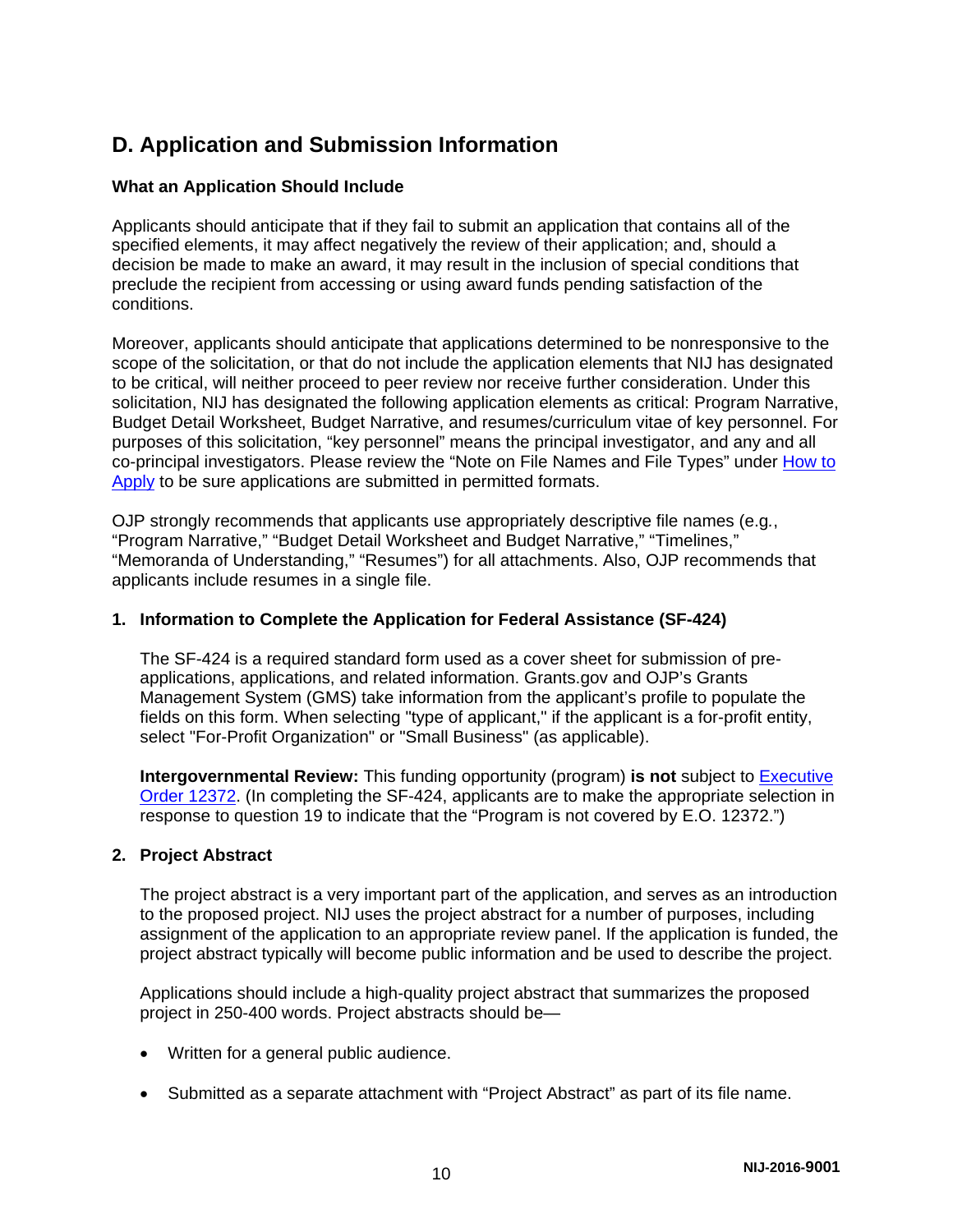• Single-spaced, using a standard 12-point font (Times New Roman) with 1-inch margins.

As a separate attachment, the project abstract will **not** count against the page limit for the program narrative.

Project abstracts should follow the detailed template (including the detailed instructions as to content) available at [www.nij.gov/funding/documents/nij-project-abstract-template.pdf](http://nij.gov/funding/documents/nij-project-abstract-template.pdf)*.*

#### **3. Program Narrative**

The program narrative section of the application should not exceed 30 double-spaced pages in 12-point font with 1-inch margins. If included in the main body of the program narrative, tables, charts, figures, and other illustrations count toward the 30 page limit for the narrative section. The project abstract, table of contents, appendices, and government forms do not count toward the 30-page limit.

If the program narrative fails to comply with these length-related restrictions, NIJ may consider such noncompliance in peer review and in final award decisions.

The following sections should be included as part of the program narrative.<sup>[5](#page-10-0)</sup>

#### Program Narrative Guidelines:

**a. Title Page** (not counted against the 30-page program narrative limit).

The title page should include the title of the project, submission date, funding opportunity number, and the name and complete contact information (that is, address, telephone number, and e-mail address) for both the applicant organization and the principal investigator.

**b. Resubmit Response** (if applicable) (not counted against the 30-page program narrative limit).

If an applicant is resubmitting a proposal presented previously to NIJ, but not funded, the applicant should indicate this. A statement should be provided, no more than two pages, addressing: (1) the title, submission date, and NIJassigned application number of the previous proposal, and (2) a brief summary of revisions to the proposal, including responses to previous feedback received from NIJ.

**c. Table of Contents and Figures** (not counted against the 30-page program narrative limit).

<span id="page-10-0"></span> <sup>5</sup> As noted earlier, if the proposed program or project reasonably could be conducted in discrete phases, with each phase resulting in completion of one or more significant, defined milestones, then NIJ strongly recommends that the applicant structure the application – specifically including the narrative, expected scholarly products, timelines/milestones, and budget detail worksheet and budget narrative – to set out each phase clearly. (In appropriate cases, the expected scholarly product(s) from a particular phase may vary from those described above.) See generally, "Goals, Objectives, Deliverables, and Expected Scholarly Products" under "Program-Specific Information," above.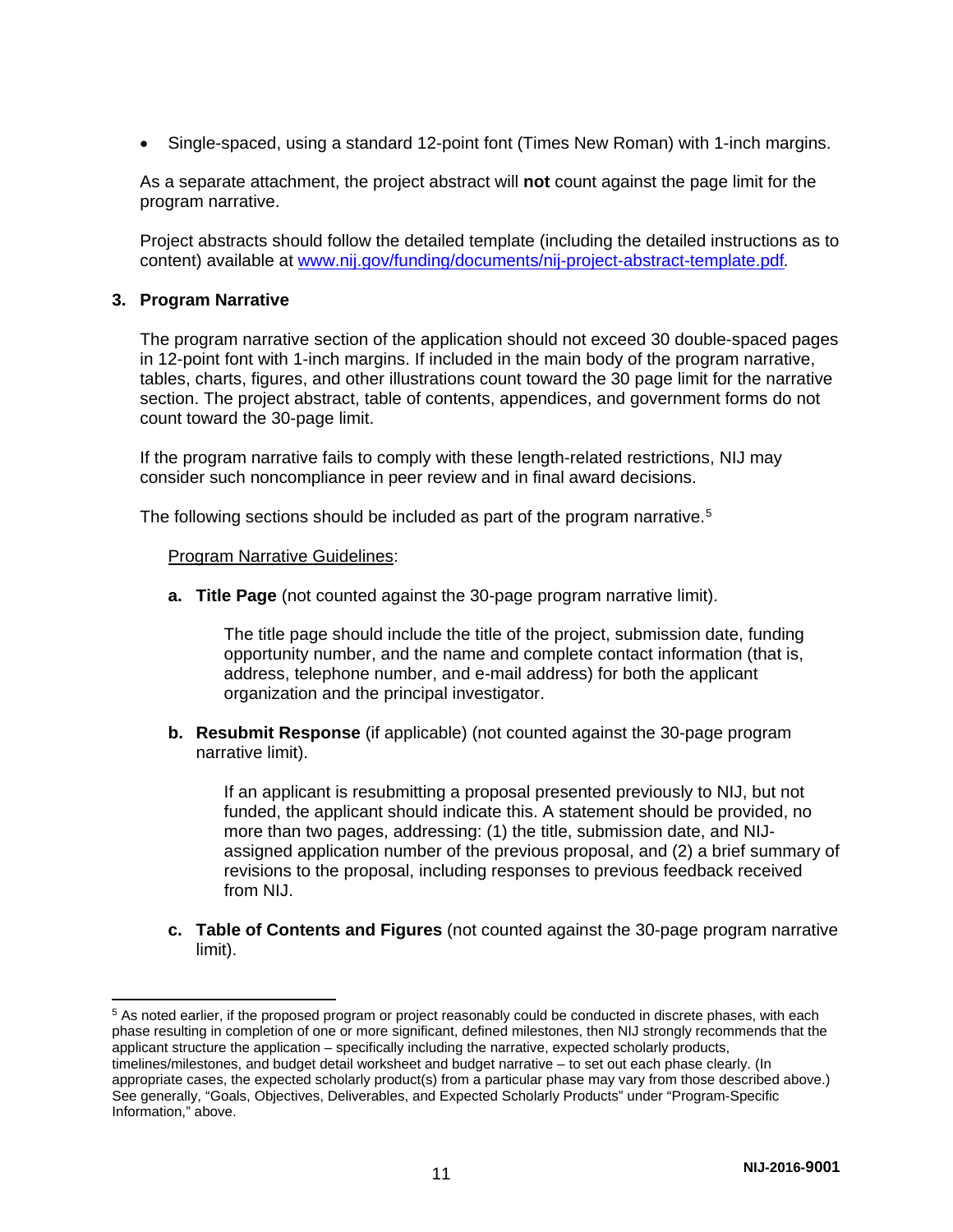#### **d. Main Body**.

The main body of the program narrative should describe the proposed project in depth. The following sections should be included as part of the program narrative:

- Statement of the Problem.
- Project Design and Implementation.
- Potential Impact.
- Capabilities/Competencies.

Within these sections, the narrative should address:

- Purpose, goals, and objectives.
- Review of relevant literature.
- Detailed description of research design and methods, such as research questions, hypotheses, description of sample, and analysis plan.
- Planned Scholarly Products (See Goals, Objectives, Deliverables, and [Expected Scholarly Products](#page-5-0) under [Program-Specific Information,](#page-3-2) above, for a discussion of expected scholarly products.)
- Implications for criminal justice policy and practice in the United States.
- Management plan and organization.
- Plan for Dissemination to Broader Audiences (if applicable to the proposed project). Applicants should identify plans (if any) to produce or to make available to broader interested audiences – such as criminal/juvenile justice practitioners or policymakers – summary information from the planned scholarly products of the proposed project (such as summaries of articles in peer-reviewed scientific journals), in a form designed to be readily accessible and useful to those audiences. (Such dissemination might include, for example, trade press articles and webinars.)

#### **e. Performance Measures**

To assist the Department with fulfilling its responsibilities under the Government Performance and Results Act of 1993 (GPRA), Public Law 103-62, and the GPRA Modernization Act of 2010, Public Law 111–352, applicants that receive funding under this solicitation must provide data that measure the results of their work done under this solicitation. OJP will require any award recipient, post award, to provide the data requested in the "Data Grantee Provides" column so that OJP can calculate values for the "Performance Measures" column.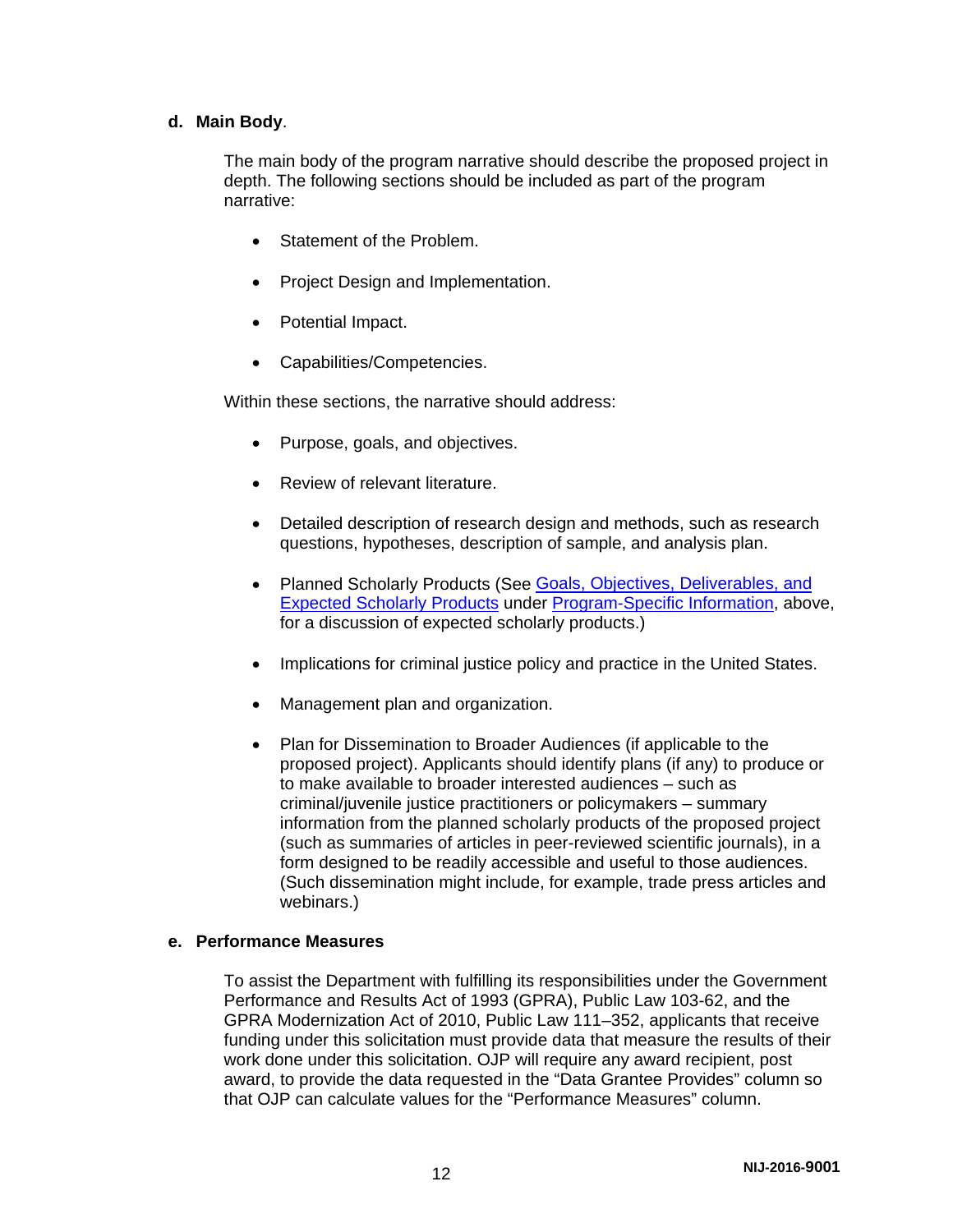(Submission of performance measures data is not required for the application.) Performance measures for this solicitation are as follows:

|                                                                                                                                                                            |                                                                                                                                                                                                                                                                                                                                                                                                                                                                                                                                                                                                                                                                              | <b>Data Grantee Provides</b>                                                                                                                                                                                                                                |
|----------------------------------------------------------------------------------------------------------------------------------------------------------------------------|------------------------------------------------------------------------------------------------------------------------------------------------------------------------------------------------------------------------------------------------------------------------------------------------------------------------------------------------------------------------------------------------------------------------------------------------------------------------------------------------------------------------------------------------------------------------------------------------------------------------------------------------------------------------------|-------------------------------------------------------------------------------------------------------------------------------------------------------------------------------------------------------------------------------------------------------------|
| Objective<br>Conduct research in<br>social and behavioral<br>sciences having clear<br>implications for criminal<br>justice policy and<br>practice in the United<br>States. | <b>Performance Measure(s)</b><br>1. Relevance to the needs of the<br>field as measured by whether<br>the project's substantive scope<br>did not deviate from the funded<br>proposal or any subsequent<br>agency-approved modifications<br>to the scope.                                                                                                                                                                                                                                                                                                                                                                                                                      | 1. Quarterly financial<br>reports, semi-annual<br>and final progress<br>reports, and a draft<br>and final summary<br>overview of the work<br>performed under the<br>NIJ award.                                                                              |
|                                                                                                                                                                            | 2. Quality of the research as<br>demonstrated by the scholarly<br>products that result in whole or<br>in part from work funded under<br>the NIJ award (published,<br>peer-reviewed, scientific<br>journal articles, and/or (as<br>appropriate for the funded<br>project) law review journal<br>articles, book chapter(s) or<br>book(s) in the academic press,<br>technological prototypes,<br>patented inventions, or similar<br>scientific products).<br>3. Quality of management as<br>measured by such factors as<br>whether significant project<br>milestones were achieved,<br>reporting and other deadlines<br>were met, and costs remained<br>within approved limits. | 2. List of citation(s) to all<br>scholarly products that<br>resulted in whole or in<br>part from work funded<br>under the NIJ award.<br>3. If applicable, each data<br>set that resulted in<br>whole or in part from<br>work funded under the<br>NIJ award. |

- **f. Appendices** (not counted against the 30-page program narrative limit) include:
	- Bibliography/references.
	- Any tools/instruments, questionnaires, tables/charts/graphs, or maps pertaining to the proposed project that are supplemental to such items included in the main body of the narrative.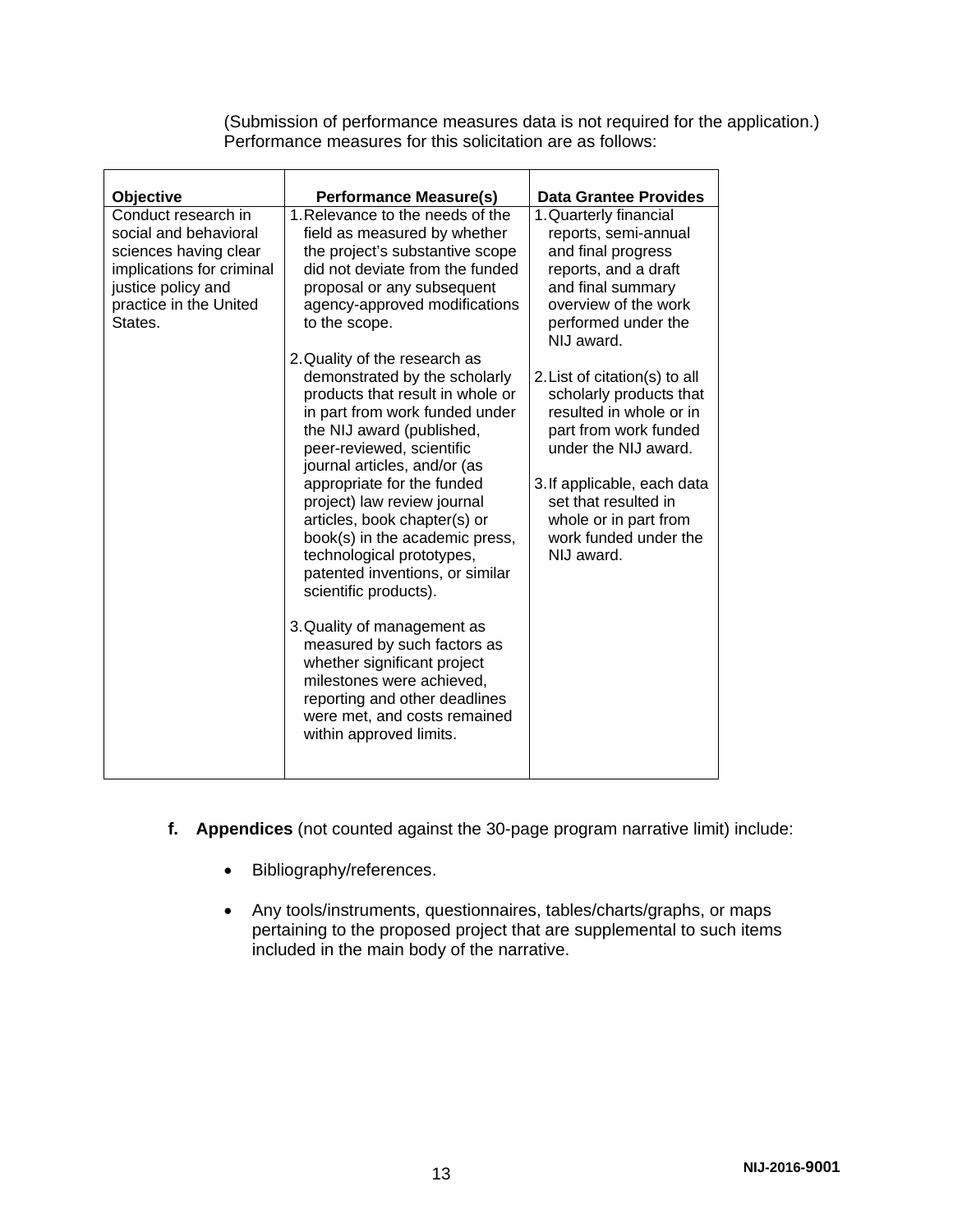- Curriculum vitae or resumes of the principal investigator and any and all coprincipal investigators. In addition, curriculum vitae, resumes, or biographical sketches of all other individuals (regardless of "investigator" status) who will be significantly involved in substantive aspects of the proposal (including, for example, individuals such as statisticians serving as consultants to conduct proposed data analysis).
- List (to the extent known) of all proposed project staff members, including those affiliated with the applicant organization or any proposed subrecipient organization(s), any proposed consultant(s) and contractors (whether individuals or organizations), and any proposed members of an advisory board for the project (if applicable). The list should include, for each individual and organization: name, title (if applicable), employer or other organizational affiliation, and roles and responsibilities proposed for the project. Applicants should use the "Proposed Project Staff, Affiliation, and Roles" form available at [www.nij.gov/funding/documents/nij-project-staff-template.xlsx](http://www.nij.gov/funding/documents/nij-project-staff-template.xlsx) to provide this listing.
- Proposed project timeline and expected milestones.
- Human Subjects Protection paperwork (documentation and forms related to Institutional Review Board (IRB) review). (See [nij.gov/funding/humansubjects/Pages/welcome.aspx\)](http://nij.gov/funding/humansubjects/Pages/welcome.aspx) NOTE: Final IRB approval is not required at the time an application is submitted.
- Privacy Certificate (for further guidance go to [nij.gov/funding/humansubjects/pages/confidentiality.aspx\)](http://nij.gov/funding/humansubjects/pages/confidentiality.aspx).
- List of any previous and current NIJ awards to applicant organization and investigator(s), including the NIJ-assigned award numbers and a brief description of any scholarly products that resulted in whole or in part from work funded under the NIJ award(s). (See "Goals, Objectives, Deliverables, and Expected Scholarly Products" under "Program-Specific Information," above, for definition of "scholarly products.")
- Letters of cooperation/support or administrative agreements from organizations collaborating in the project, such as law enforcement and correctional agencies (if applicable).
- List of other agencies, organizations, or funding sources to which this proposal has been submitted (if applicable).
- Data archiving plan. Applicants should anticipate that NIJ will require (through special award conditions, including a partial withholding of award funds) that data sets resulting in whole or in part from projects funded under this solicitation be submitted for archiving with the National Archive of Criminal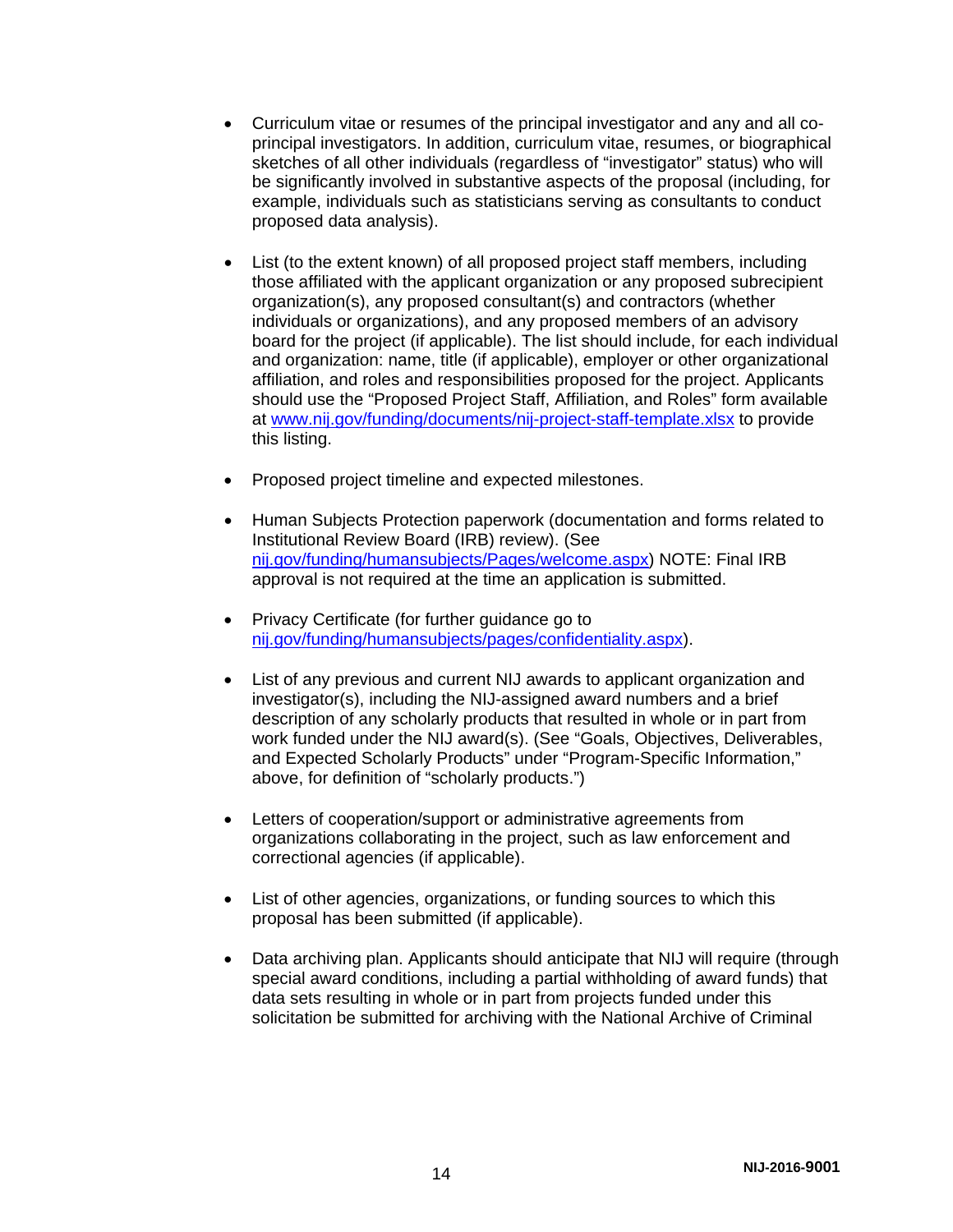• Justice Data (NACJD) (see [www.nij.gov/funding/data-resources](http://www.nij.gov/funding/data-resources-program/applying/Pages/data-archiving-strategies.aspx)[program/applying/Pages/data-archiving-strategies.aspx\)](http://www.nij.gov/funding/data-resources-program/applying/Pages/data-archiving-strategies.aspx).

Applications should include as an appendix a brief plan – labeled "Data Archiving Plan" – to comply with data archiving requirements. The plan should provide brief details about proposed data management and archiving, including submission to NIJ (through NACJD) of **all files and documentation** necessary to allow for future efforts by others to reproduce the project's findings and/or to extend the scientific value of the data set through secondary analysis. Pertinent files and documentation include, among other things, qualitative and quantitative data produced, instrumentation and data collection forms, codebook(s), any specialized programming code necessary to reproduce all constructed measures and the original data analysis, description of necessary de-identification procedures, and (when required) a copy of the privacy certificate and informed consent protocols.

The plan should be one or two pages in length and include the level of effort associated with meeting archiving requirements.

Note that required data sets are to be submitted 90 days before the end of the project period.

#### **4. Budget Detail Worksheet and Budget Narrative**

#### **a. Budget Detail Worksheet**

A sample Budget Detail Worksheet can be found at [www.ojp.gov/funding/Apply/Resources/BudgetDetailWorksheet.pdf.](http://ojp.gov/funding/Apply/Resources/BudgetDetailWorksheet.pdf) Applicants that submit their budget in a different format should include the budget categories listed in the sample budget worksheet. (Work associated with satisfying data archiving requirements should be reflected.) NIJ expects applicants to provide a thorough narrative to each section of the Budget Detail Worksheet. The Budget Detail Worksheet should be broken down by year.

For questions pertaining to budget and examples of allowable and unallowable costs, see the Financial Guide at [http://ojp.gov/financialguide/DOJ/index.htm.](http://ojp.gov/financialguide/DOJ/index.htm)

#### **b. Budget Narrative**

The budget narrative should thoroughly and clearly describe every category of expense listed in the Budget Detail Worksheet. OJP expects proposed budgets to be complete, cost effective, and allowable (e.g., reasonable, allocable, and necessary for project activities).

Applicants should demonstrate in their budget narratives how they will maximize cost effectiveness of grant expenditures. Budget narratives should generally describe cost effectiveness in relation to potential alternatives and the goals of the project. For example, a budget narrative should detail why planned in-person meetings are necessary, or how technology and collaboration with outside organizations could be used to reduce costs, without compromising quality.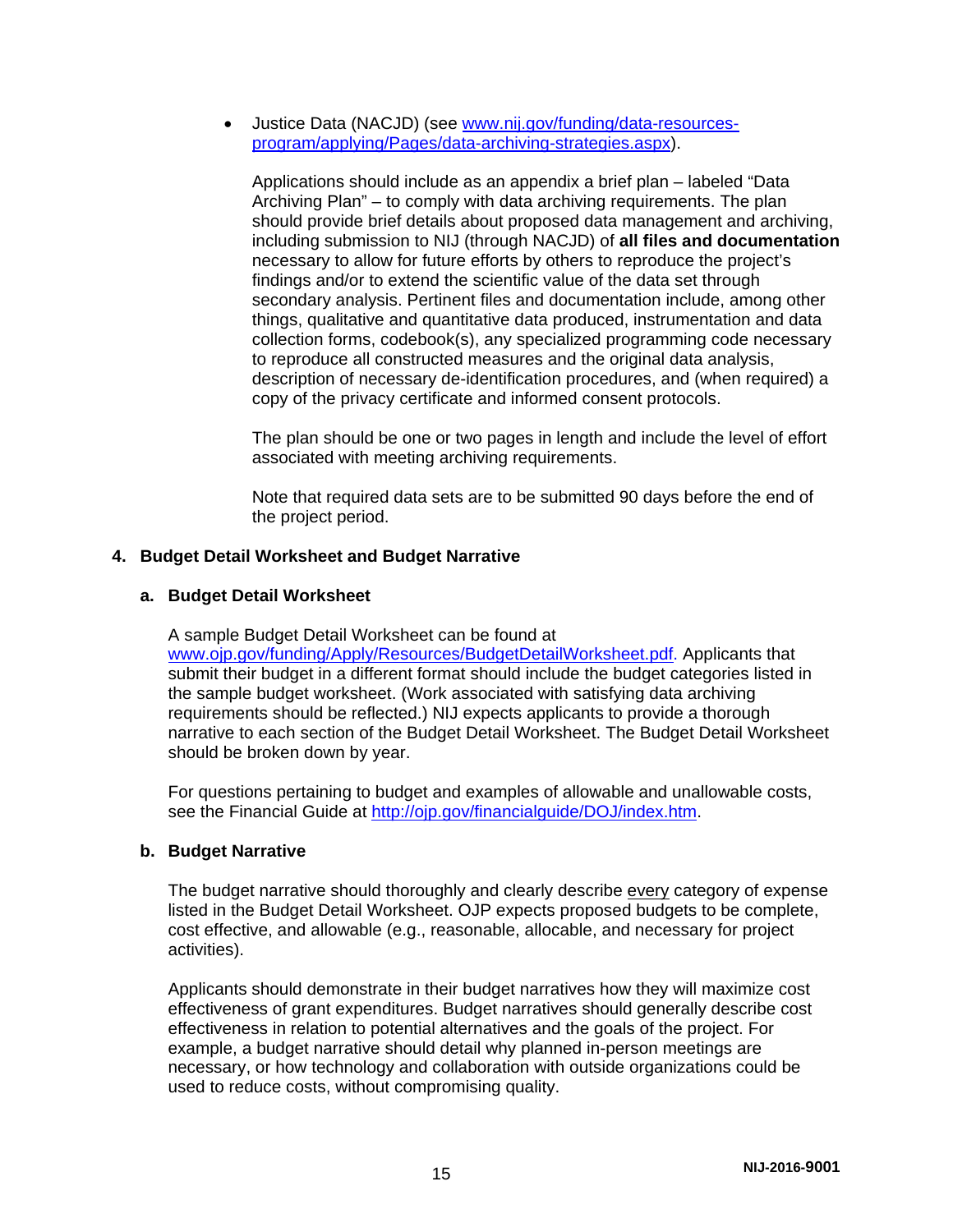The narrative should be sound mathematically, and correspond with the information and figures provided in the Budget Detail Worksheet. The narrative should explain how the applicant estimated and calculated all costs, and how they are relevant to the completion of the proposed project. The narrative may include tables for clarification purposes but need not be in a spreadsheet format. As with the Budget Detail Worksheet, the Budget Narrative should be broken down by year.

#### **c. Cofunding**

An award made by NIJ under this solicitation may account for up to 100 percent of the total cost of the project. The application should indicate whether it is feasible for the applicant to contribute cash, facilities, or services as non-federal support for the project. The application should identify generally any such contributions that the applicant expects to make and the proposed budget should indicate in detail which items, if any, will be supported with non-federal contributions.

For additional match information, see the [Cost Sharing or Match Requirement](#page-7-1) section under [Section B. Federal Award Information.](#page-5-1)

If a successful application proposes a voluntary match amount, and OJP approves the budget, the total match amount incorporated into the approved budget becomes mandatory and subject to audit.

#### **d. Non-Competitive Procurement Contracts In Excess of Simplified Acquisition Threshold**

If an applicant proposes to make one or more non-competitive procurements of products or services, where the non-competitive procurement will exceed the simplified acquisition threshold (also known as the small purchase threshold), which is currently set at \$150,000, the application should address the considerations outlined in the [Financial Guide.](http://ojp.gov/financialguide/DOJ/index.htm)

#### **e. Pre-Agreement Cost Approvals**

For information on pre-agreement costs approvals, see [Section B. Federal Award](#page-5-1)  [Information.](#page-5-1)

#### **5. Indirect Cost Rate Agreement (if applicable)**

Indirect costs are allowed only if the applicant has a current federally approved indirect cost rate. (This requirement does not apply to units of local government.) Attach a copy of the federally approved indirect cost rate agreement to the application. Applicants that do not have an approved rate may request one through their cognizant federal agency, which will review all documentation and approve a rate for the applicant organization, or, if the applicant's accounting system permits, costs may be allocated in the direct cost categories. For the definition of Cognizant Federal Agency, see the "Glossary of Terms" in the [Financial](http://ojp.gov/financialguide/DOJ/index.htm)  [Guide.](http://ojp.gov/financialguide/DOJ/index.htm) For assistance with identifying your cognizant agency, please contact the Customer Service Center at 1-800-458-0786 or at [ask.ocfo@usdoj.gov.](mailto:ask.ocfo@usdoj.gov) If DOJ is the cognizant federal agency, applicants may obtain information needed to submit an indirect cost rate proposal at [www.ojp.gov/funding/Apply/Resources/IndirectCosts.pdf.](http://www.ojp.gov/funding/Apply/Resources/IndirectCosts.pdf)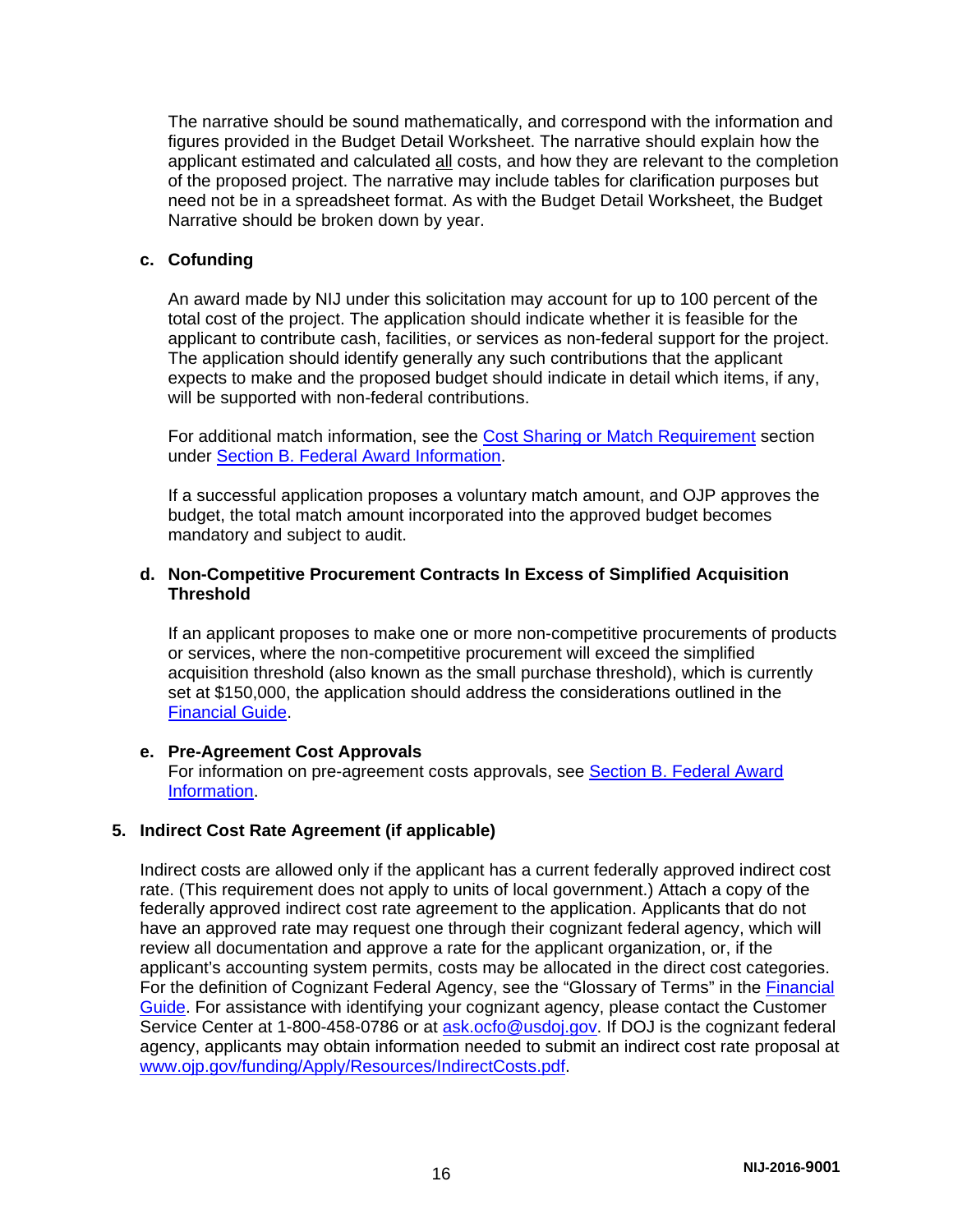#### **6. Tribal Authorizing Resolution (if applicable)**

Tribes, tribal organizations, or third parties proposing to provide direct services or assistance to residents on tribal lands should include in their applications a resolution, a letter, affidavit, or other documentation, as appropriate, that certifies that the applicant has the legal authority from the tribe(s) to implement the proposed project on tribal lands. In those instances when an organization or consortium of tribes applies for a grant on behalf of a tribe or multiple specific tribes, the application should include appropriate legal documentation, as described above, from all tribes that would receive services or assistance under the grant. A consortium of tribes for which existing consortium bylaws allow action without support from all tribes in the consortium (i.e., without an authorizing resolution or comparable legal documentation from each tribal governing body) may submit, instead, a copy of its consortium bylaws with the application.

#### **7. Applicant Disclosure of High-Risk Status**

Applicants are to disclose whether they are currently designated high-risk by another federal grant making agency. This includes any status requiring additional oversight by the federal agency due to past programmatic or financial concerns. If an applicant is designated highrisk by another federal grant making agency, you must email the following information to [OJPComplianceReporting@usdoj.gov](mailto:OJPComplianceReporting@usdoj.gov) at the time of application submission:

- The federal agency that currently designated the applicant as high-risk.
- Date the applicant was designated high-risk.
- The high-risk point of contact name, phone number, and email address, from that federal agency.
- Reasons for the high-risk status

OJP seeks this information to ensure appropriate federal oversight of any grant award. Unlike the Excluded Parties List, this high-risk information does not disqualify any organization from receiving an OJP award. However, additional grant oversight may be included, if necessary, in award documentation.

#### **8. Additional Attachments**

#### **a. Applicant disclosure of pending applications[6](#page-16-0)**

Applicants are to disclose whether they have pending applications for federally funded grants or subgrants (including cooperative agreements) that include requests for funding to support the same project being proposed under this solicitation and will cover the identical cost items outlined in the budget narrative and worksheet in the application under this solicitation. The disclosure should include both direct applications for federal funding (e.g., applications to federal agencies) and indirect applications for such funding (e.g., applications to State agencies that will subaward federal funds).

<span id="page-16-0"></span> $6$  Typically, the applicant is not the principal investigator; rather, the applicant, most frequently, is the institution, organization, or company in which the principal investigator is employed.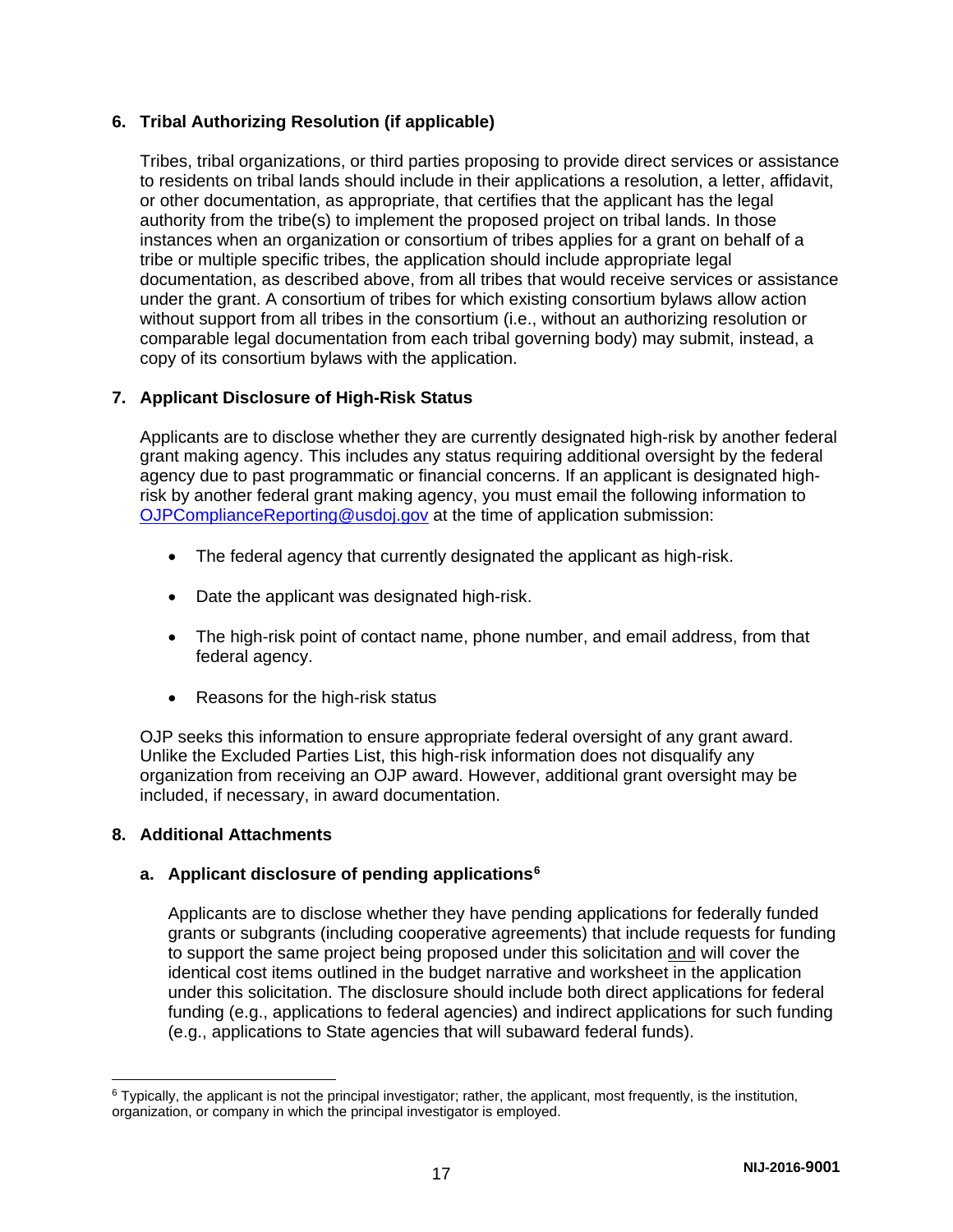OJP seeks this information to help avoid any inappropriate duplication of funding. Leveraging multiple funding sources in a complementary manner to implement comprehensive programs or projects is encouraged and is not seen as inappropriate duplication.

Applicants that have pending applications as described above are to provide the following information about pending applications submitted within the last 12 months:

- The federal or State funding agency.
- The solicitation name/project name.

|  | The point of contact information at the applicable funding agency. |  |  |
|--|--------------------------------------------------------------------|--|--|
|--|--------------------------------------------------------------------|--|--|

| <b>Federal or</b><br><b>State</b><br><b>Funding</b><br><b>Agency</b>               | <b>Solicitation</b><br>Name/Project<br><b>Name</b>                                               | Name/Phone/E-mail for Point of Contact at<br><b>Funding Agency</b> |
|------------------------------------------------------------------------------------|--------------------------------------------------------------------------------------------------|--------------------------------------------------------------------|
| DOJ/COPS                                                                           | <b>COPS Hiring</b><br>Program                                                                    | Jane Doe, 202/000-0000; jane.doe@usdoj.gov                         |
| HHS/<br>Substance<br>Abuse &<br>Mental Health<br><b>Services</b><br>Administration | Drug Free<br>Communities<br>Mentoring Program/<br>North County Youth<br><b>Mentoring Program</b> | John Doe, 202/000-0000; john.doe@hhs.gov                           |

Applicants should include the table as a separate attachment, with the file name "Disclosure of Pending Applications," to their application. Applicants that do not have pending applications as described above are to include a statement to this effect in the separate attachment page (e.g., "[Applicant Name on SF-424] does not have pending applications submitted within the last 12 months for federally funded grants or subgrants (including cooperative agreements) that include requests for funding to support the same project being proposed under this solicitation and will cover the identical cost items outlined in the budget narrative and worksheet in the application under this solicitation.").

#### **b. Research and Evaluation Independence and Integrity**

If a proposal involves research and/or evaluation, regardless of the proposal's other merits, in order to receive funds, the applicant must demonstrate research/evaluation independence, including appropriate safeguards to ensure research/evaluation objectivity and integrity, both in this proposal and as it may relate to the applicant's other current or prior related projects. This documentation may be included as an attachment to the application which addresses BOTH i. and ii. below.

i. For purposes of this solicitation, applicants must document research and evaluation independence and integrity by including, at a minimum, one of the following two items: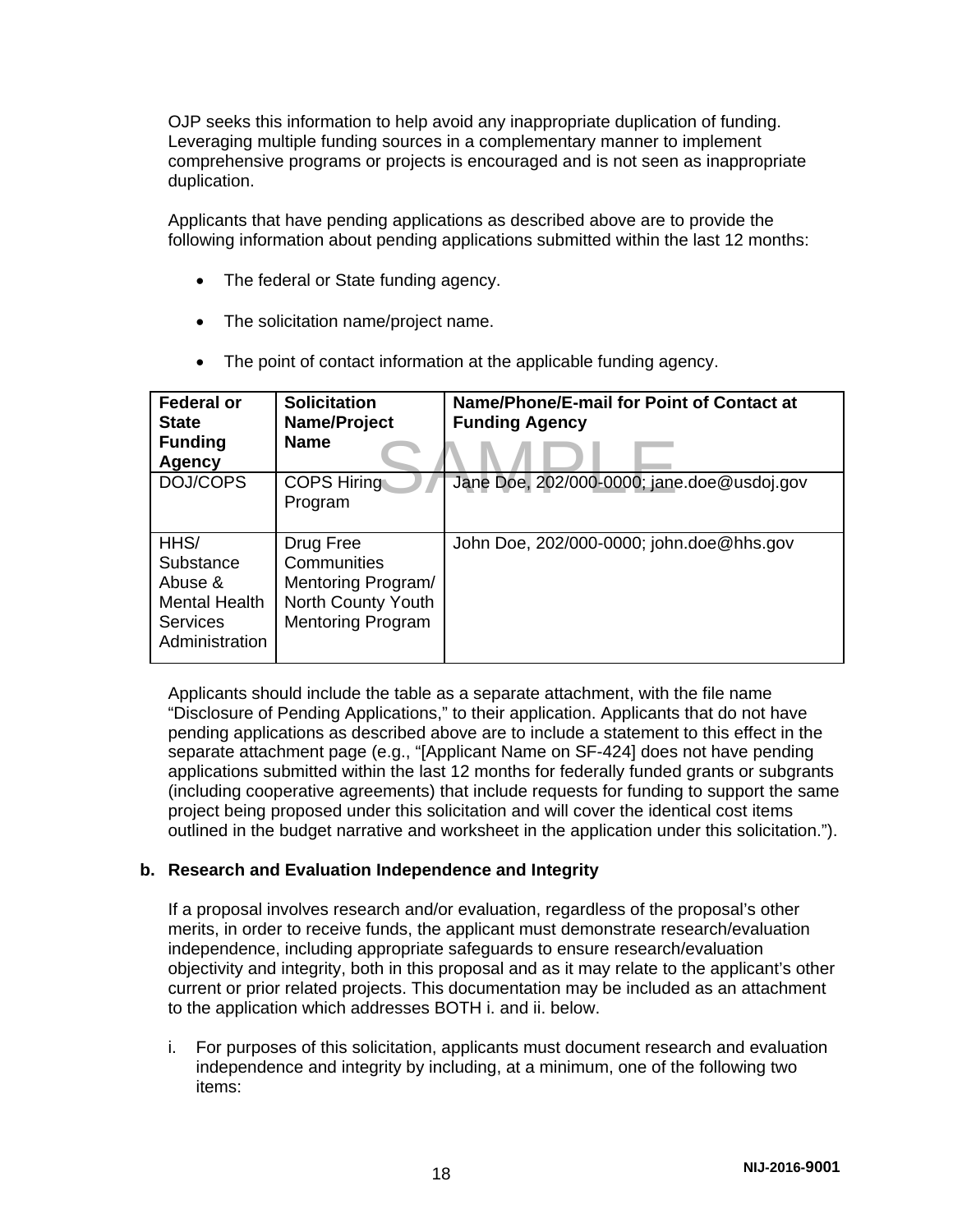a. A specific assurance that the applicant has reviewed its proposal to identify any research integrity issues (including all principal investigators and subrecipients) and it has concluded that the design, conduct, or reporting of research and evaluation funded by NIJ grants, cooperative agreements, or contracts will not be biased by any personal or financial conflict of interest on the part of part of its staff, consultants, and/or sub-recipients responsible for the research and evaluation or on the part of the applicant organization;

#### OR

- b. A specific listing of actual or perceived conflicts of interest that the applicant has identified in relation to this proposal. These conflicts could be either personal (related to specific staff, consultants, and/or sub-recipients) or organizational (related to the applicant or any subgrantee organization). Examples of potential investigator (or other personal) conflict situations may include, but are not limited to, those in which an investigator would be in a position to evaluate a spouse's work product (actual conflict), or an investigator would be in a position to evaluate the work of a former or current colleague (potential apparent conflict). With regard to potential organizational conflicts of interest, as one example, generally an organization could not be given a grant to evaluate a project if that organization had itself provided substantial prior technical assistance to that specific project or a location implementing the project (whether funded by OJP or other sources), as the organization in such an instance would appear to be evaluating the effectiveness of its own prior work. The key is whether a reasonable person understanding all of the facts would be able to have confidence that the results of any research or evaluation project are objective and reliable. Any outside personal or financial interest that casts doubt on that objectivity and reliability of an evaluation or research product is a problem and must be disclosed.
- ii. In addition, for purposes of this solicitation applicants must address the issue of possible mitigation of research integrity concerns by including, at a minimum, one of the following two items:
	- a. If an applicant reasonably believes that no potential personal or organizational conflicts of interest exist, then the applicant should provide a brief narrative explanation of how and why it reached that conclusion. Applicants MUST also include an explanation of the specific processes and procedures that the applicant will put in place to identify and eliminate (or, at the very least, mitigate) potential personal or financial conflicts of interest on the part of its staff, consultants, and/or sub-recipients for this particular project, should that be necessary during the grant period. Documentation that may be helpful in this regard could include organizational codes of ethics/conduct or policies regarding organizational, personal, and financial conflicts of interest.

#### OR

b. If the applicant has identified specific personal or organizational conflicts of interest in its proposal during this review, the applicant must propose a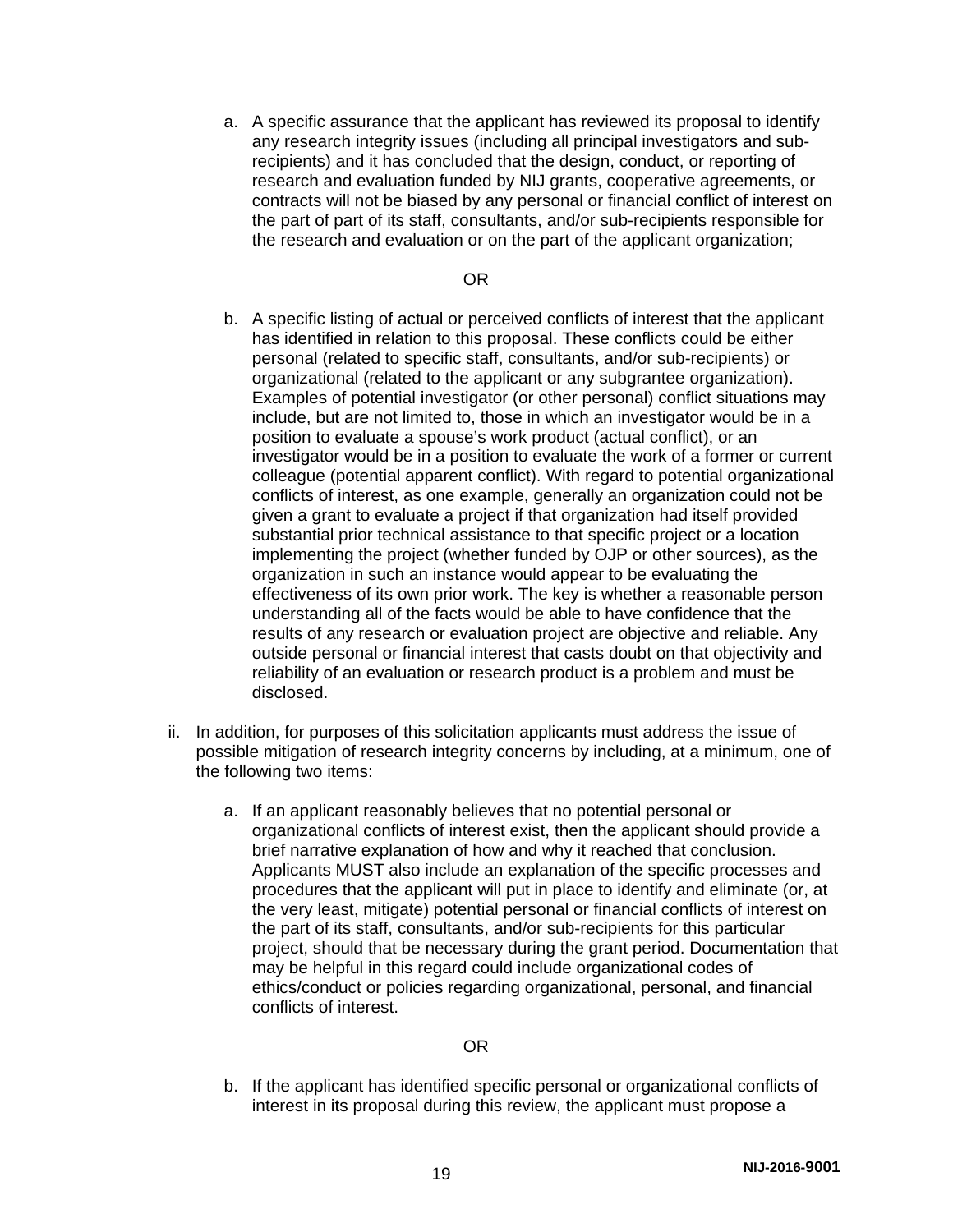specific and robust mitigation plan to address conflicts noted above. At a minimum, the plan must include specific processes and procedures that the applicant will put in place to eliminate (or, at the very least, mitigate) potential personal or financial conflicts of interest on the part of its staff, consultants, and/or sub-recipients for this particular project, should that be necessary during the grant period. Documentation that may be helpful in this regard could include organizational codes of ethics/conduct or policies regarding organizational, personal, and financial conflicts of interest. There is no guarantee that the plan, if any, will be accepted as proposed.

Considerations in assessing research and evaluation independence and integrity will include, but are not be limited to, the adequacy of the applicant's efforts to identify factors that could affect the objectivity or integrity of the proposed staff and/or the organization in carrying out the research, development, or evaluation activity; and the adequacy of the applicant's existing or proposed remedies to control any such factors.

#### **9. Financial Management and System of Internal Controls Questionnaire**

In accordance with [2 C.F.R. 200.205,](http://www.ecfr.gov/cgi-bin/text-idx?SID=2ebfb13012953333f32ed4cf1411e33e&node=pt2.1.200&rgn=div5#se2.1.200_1205) federal agencies must have in place a framework for evaluating the risks posed by applicants before they receive a federal award. To facilitate part of this risk evaluation, **all** applicants (other than an individual) are to download, complete, and submit this [form.](http://ojp.gov/funding/Apply/Resources/FinancialCapability.pdf)

#### **10. Disclosure of Lobbying Activities**

All applicants must complete this information. Applicants that expend any funds for lobbying activities are to provide the detailed information requested on the form Disclosure of Lobbying Activities (SF-LLL). Applicants that do not expend any funds for lobbying activities are to enter "N/A" in the text boxes for item 10 ("a. Name and Address of Lobbying Registrant" and "b. Individuals Performing Services").

#### <span id="page-19-0"></span>**How to Apply**

Applicants must register in, and submit applications through Grants.gov, a "one-stop storefront" to find federal funding opportunities and apply for funding. Find complete instructions on how to register and submit an application at [www.Grants.gov.](http://www.grants.gov/) Applicants that experience technical difficulties during this process should call the Grants.gov Customer Support Hotline at **800**-**518**- **4726** or **606–545–5035**, 24 hours a day, 7 days a week, except federal holidays. Registering with Grants.gov is a one-time process; however, **processing delays may occur, and it can take several weeks** for first-time registrants to receive confirmation and a user password. OJP encourages applicants to **register several weeks before** the application submission deadline. In addition, OJP urges applicants to submit applications 72 hours prior to the application due date to allow time to receive validation messages or rejection notifications from Grants.gov, and to correct in a timely fashion any problems that may have caused a rejection notification.

NIJ strongly encourages all prospective applicants to sign up for Grants.gov email [notifications](http://www.grants.gov/web/grants/manage-subscriptions.html) regarding this solicitation. If this solicitation is cancelled or modified, individuals who sign up with Grants.gov for updates will be automatically notified.

**Note on File Names and File Types:** Grants.gov only permits the use of certain specific characters in names of attachment files. Valid file names may include only the characters shown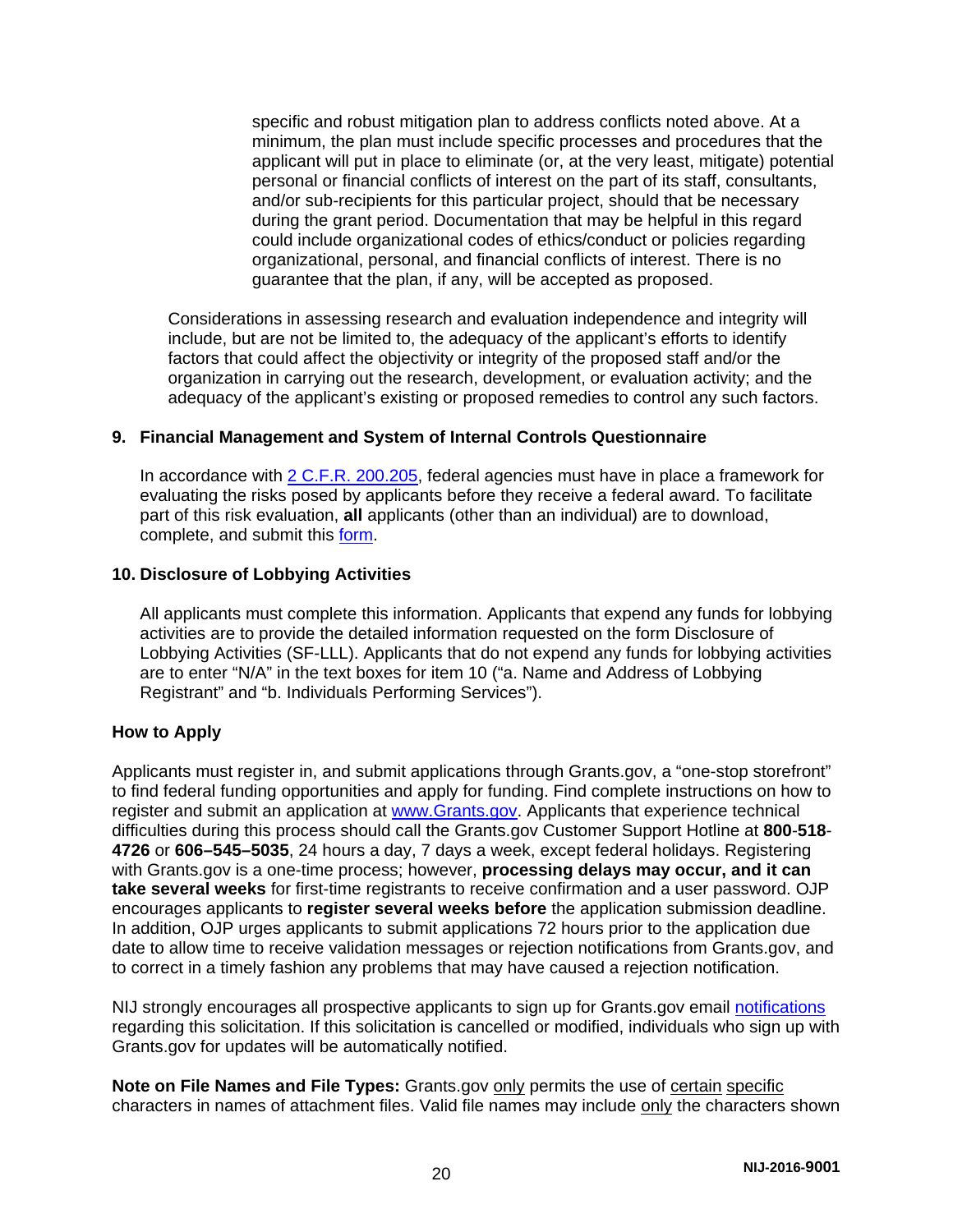in the table below. Grants.gov is designed to reject any application that includes an attachment(s) with a file name that contains any characters not shown in the table below. Grants.gov is designed to forward successfully submitted applications to OJP's Grants Management System (GMS).

| <b>Characters</b>    | <b>Special Characters</b>                                        |                      |                       |
|----------------------|------------------------------------------------------------------|----------------------|-----------------------|
| Upper case $(A - Z)$ | Parenthesis (                                                    | Curly braces $\{ \}$ | Square brackets []    |
| Lower case $(a - z)$ | Ampersand (&)                                                    | Tilde $(-)$          | Exclamation point (!) |
| Underscore (         | Comma $($ , $)$                                                  | Semicolon (; )       | Apostrophe ('         |
| Hyphen (-            | At sign $(\mathcal{Q})$                                          | Number sign (#)      | Dollar sign (\$)      |
| Space                | Percent sign (%)                                                 | Plus sign $(+)$      | Equal sign $(=)$      |
| Period (.)           | When using the ampersand (&) in XML, applicants must use the "&" |                      |                       |
|                      | format.                                                          |                      |                       |

**GMS does not accept executable file types as application attachments**. These disallowed file types include, but are not limited to, the following extensions: ".com," ".bat," ".exe," ".vbs," ".cfg," ".dat," ".db," ".dbf," ".dll," ".ini," ".log," ".ora," ".sys," and ".zip." GMS may reject applications with files that use these extensions. It is important to allow time to change the type of file(s) if the application is rejected.

All applicants are required to complete the following steps:

OJP may not make a federal award to an applicant until the applicant has complied with all applicable DUNS and SAM requirements. If an applicant has not fully complied with the requirements by the time the federal awarding agency is ready to make a federal award, the federal awarding agency may determine that the applicant is not qualified to receive a federal award and use that determination as a basis for making a federal award to another applicant.

- **1. Acquire a Data Universal Numbering System (DUNS) number.** In general, the Office of Management and Budget requires that all applicants (other than individuals) for federal funds include a DUNS number in their applications for a new award or a supplement to an existing award. A DUNS number is a unique nine-digit sequence recognized as the universal standard for identifying and differentiating entities receiving federal funds. The identifier is used for tracking purposes and to validate address and point of contact information for federal assistance applicants, recipients, and subrecipients. The DUNS number will be used throughout the grant life cycle. Obtaining a DUNS number is a free, one-time activity. Call Dun and Bradstreet at 866–705–5711 to obtain a DUNS number or apply online at [www.dnb.com.](http://www.dnb.com/) A DUNS number is usually received within 1-2 business days.
- **2. Acquire registration with the System for Award Management (SAM).** SAM is the repository for standard information about federal financial assistance applicants, recipients, and subrecipients. OJP requires all applicants (other than individuals) for federal financial assistance to maintain current registrations in the SAM database. Applicants must be registered in SAM to successfully register in Grants.gov. Applicants must **update or renew their SAM registration annually** to maintain an active status.

Applications cannot be successfully submitted in Grants.gov until Grants.gov receives the SAM registration information. The information transfer from SAM to Grants.gov can take up to 48 hours. OJP recommends that the applicant register or renew registration with SAM as early as possible.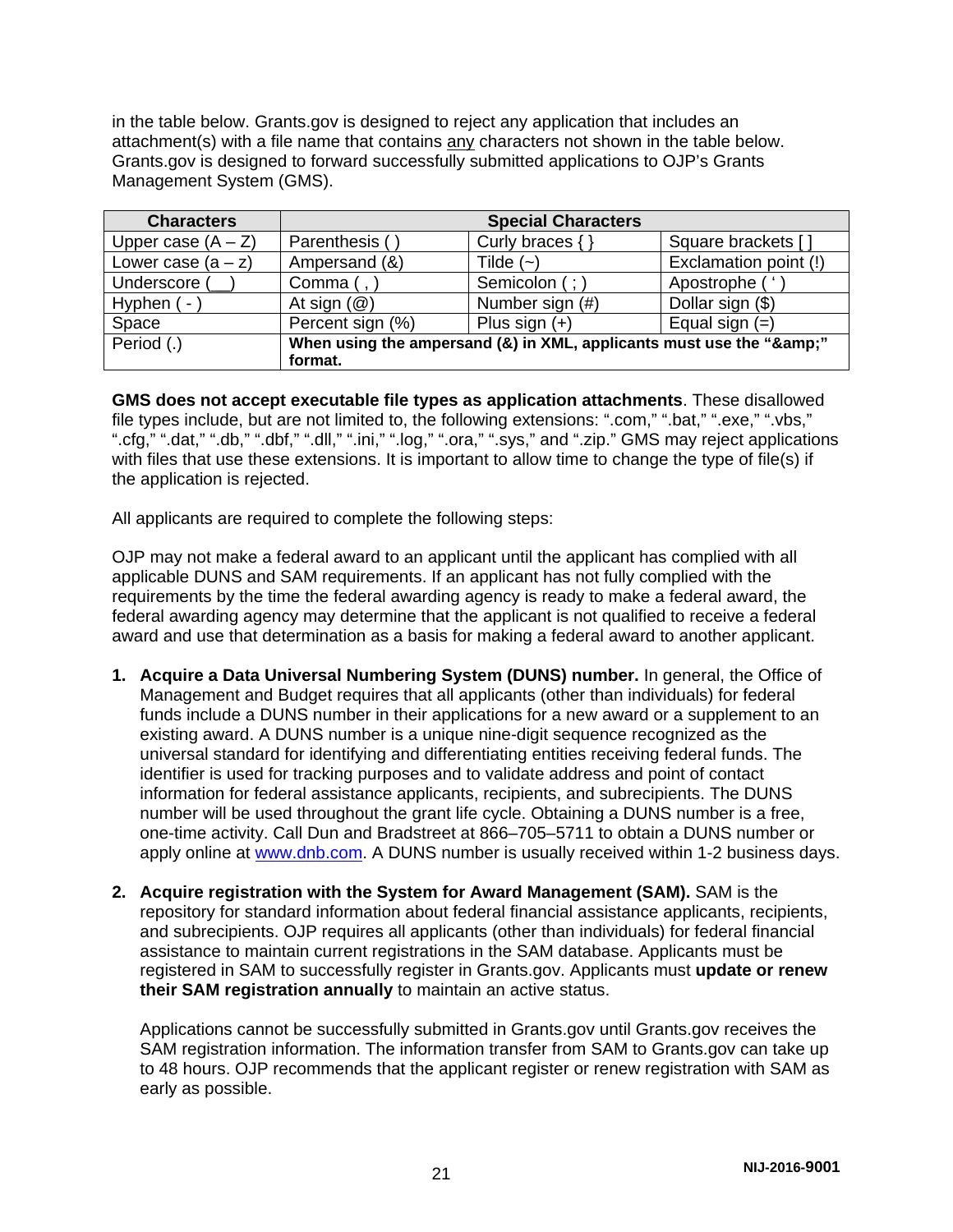Information about SAM registration procedures can be accessed at [www.sam.gov.](https://www.sam.gov/portal/public/SAM/?portal:componentId=1f834b82-3fed-4eb3-a1f8-ea1f226a7955&portal:type=action&interactionstate=JBPNS_rO0ABXc0ABBfanNmQnJpZGdlVmlld0lkAAAAAQATL2pzZi9uYXZpZ2F0aW9uLmpzcAAHX19FT0ZfXw**)

- **3. Acquire an Authorized Organization Representative (AOR) and a Grants.gov username and password**. Complete the AOR profile on Grants.gov and create a username and password. The applicant organization's DUNS number must be used to complete this step. For more information about the registration process, go to [www.grants.gov/web/grants/register.html.](http://www.grants.gov/web/grants/register.html)
- **4. Acquire confirmation for the AOR from the E-Business Point of Contact (E-Biz POC).**  The E-Biz POC at the applicant organization must log into Grants.gov to confirm the applicant organization's AOR. Note that an organization can have more than one AOR.
- **5. Search for the funding opportunity on Grants.gov.** Use the following identifying information when searching for the funding opportunity on Grants.gov. The Catalog of Federal Domestic Assistance number for this solicitation is 16.560, titled "National Institute of Justice Research, Evaluation, and Development Project Grants" and the funding opportunity number is NIJ-2016-9001.
- **6. Submit a valid application consistent with this solicitation by following the directions in Grants.gov.** Within 24-48 hours after submitting the electronic application, the applicant should receive two notifications from Grants.gov. The first will confirm the receipt of the application and the second will state whether the application has been successfully validated, or rejected due to errors, with an explanation. It is possible to first receive a message indicating that the application is received and then receive a rejection notice a few minutes or hours later. Submitting well ahead of the deadline provides time to correct the problem(s) that caused the rejection. **Important**: OJP urges applicants to submit applications **at least 72 hours prior** to the application due date to allow time to receive validation messages or rejection notifications from Grants.gov, and to correct in a timely fashion any problems that may have caused a rejection notification.

Click [here](http://www.grants.gov/web/grants/applicants/organization-registration.html) for further details on DUNS, SAM, and Grants.gov registration steps and timeframes.

#### **Note: Duplicate Applications**

If an applicant submits multiple versions of the same application, NIJ will review only the most recent system-validated version submitted. See Note on File Names and File Types under [How](#page-19-0)  [To Apply.](#page-19-0)

#### **Experiencing Unforeseen Grants.gov Technical Issues**

Applicants that experience unforeseen Grants.gov technical issues beyond their control that prevent them from submitting their application by the deadline must contact the [Grants.gov](mailto:support@grants.gov)  [Customer Support Hotline](mailto:support@grants.gov) or the [SAM Help Desk](http://www.fsd.gov/) (Federal Service Desk) to report the technical issue and receive a tracking number. Then applicant must e-mail the NIJ contact identified in the Contact Information section on page 1 **within 24 hours after the application deadline** and request approval to submit their application. The e-mail must describe the technical difficulties, and include a timeline of the applicant's submission efforts, the complete grant application, the applicant's DUNS number, and any Grants.gov Help Desk or SAM tracking number(s). **Note: NIJ does not automatically approve requests***.* After the program office reviews the submission, and contacts the Grants.gov or SAM Help Desks to validate the reported technical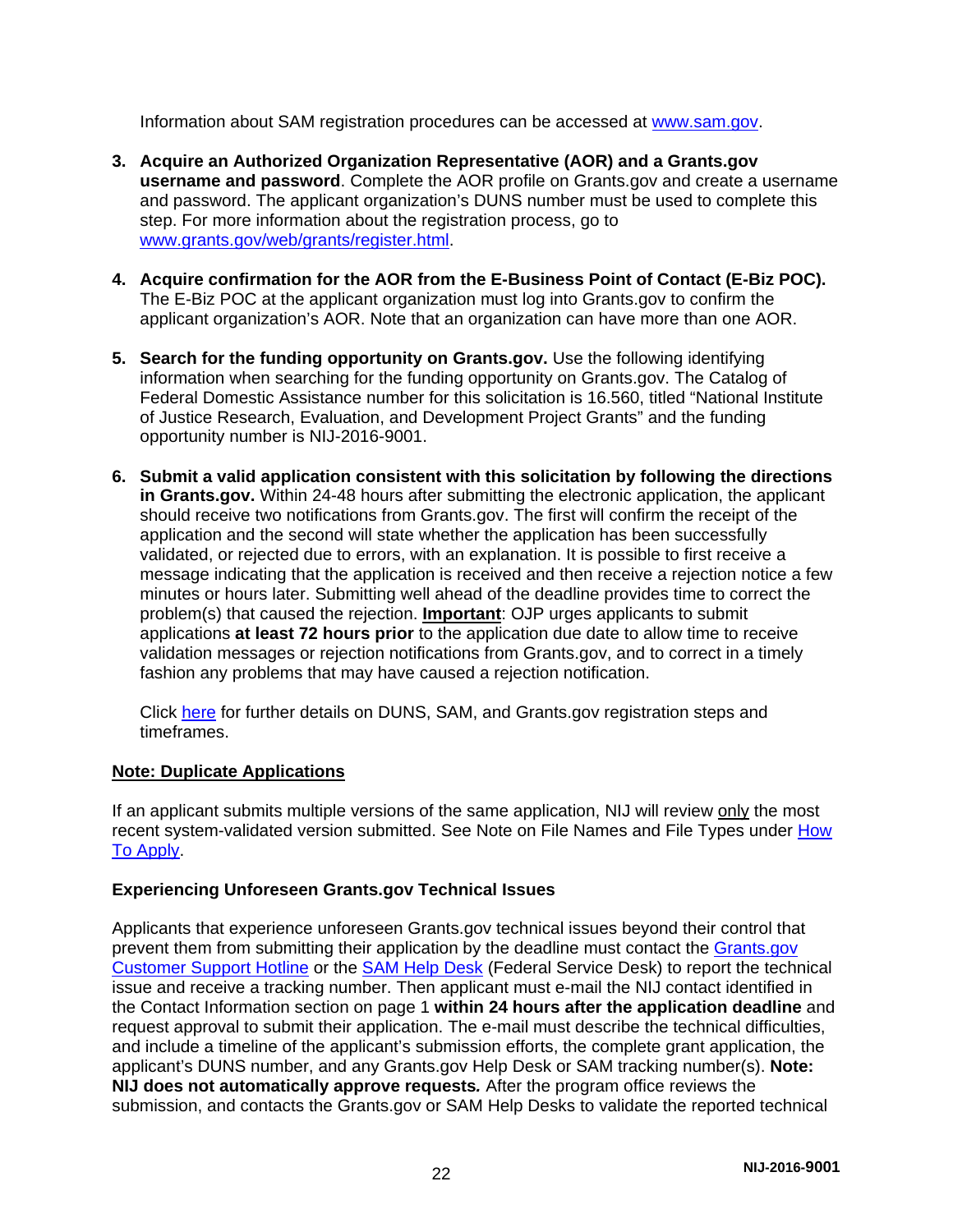issues, OJP will inform the applicant whether the request to submit a late application has been approved or denied. If OJP determines that the applicant failed to follow all required procedures, which resulted in an untimely application submission, OJP will deny the applicant's request to submit their application.

The following conditions are generally insufficient to justify late submissions:

- Failure to register in SAM or Grants.gov in sufficient time.
- Failure to follow Grants.gov instructions on how to register and apply as posted on its website.
- Failure to follow each instruction in the OJP solicitation.
- Technical issues with the applicant's computer or information technology environment, including firewalls.

**Notifications regarding known technical problems with Grants.gov, if any, are posted at the top of the OJP funding Web page at [http://ojp.gov/funding/index.htm.](http://ojp.gov/funding/index.htm)**

### <span id="page-22-0"></span>**E. Application Review Information**

#### <span id="page-22-1"></span>**Selection Criteria**

Applications that meet basic minimum requirements will be evaluated by peer reviewers using the following review criteria.

**Statement of the Problem** (Understanding of the problem and its importance) – 10%

- 1. Demonstrated understanding of the problem.
- 2. Demonstrated awareness of the state of current research.

**Project Design and Implementation** (Quality and technical merit) – 50%

- 1. Soundness of methods and analytic and technical approach to addressing the stated aim(s) of the proposed project.
- 2. Feasibility of proposed project.
- 3. Awareness of potential pitfalls of proposed project design and feasibility of proposed actions to minimize and/or mitigate them.

#### **Potential Impact** – 20%

Potential for a significant scientific or technical advance(s) that will improve criminal/juvenile justice in the United States, such as:

• Potential for significantly improved understanding of the stated criminal/juvenile justice problem.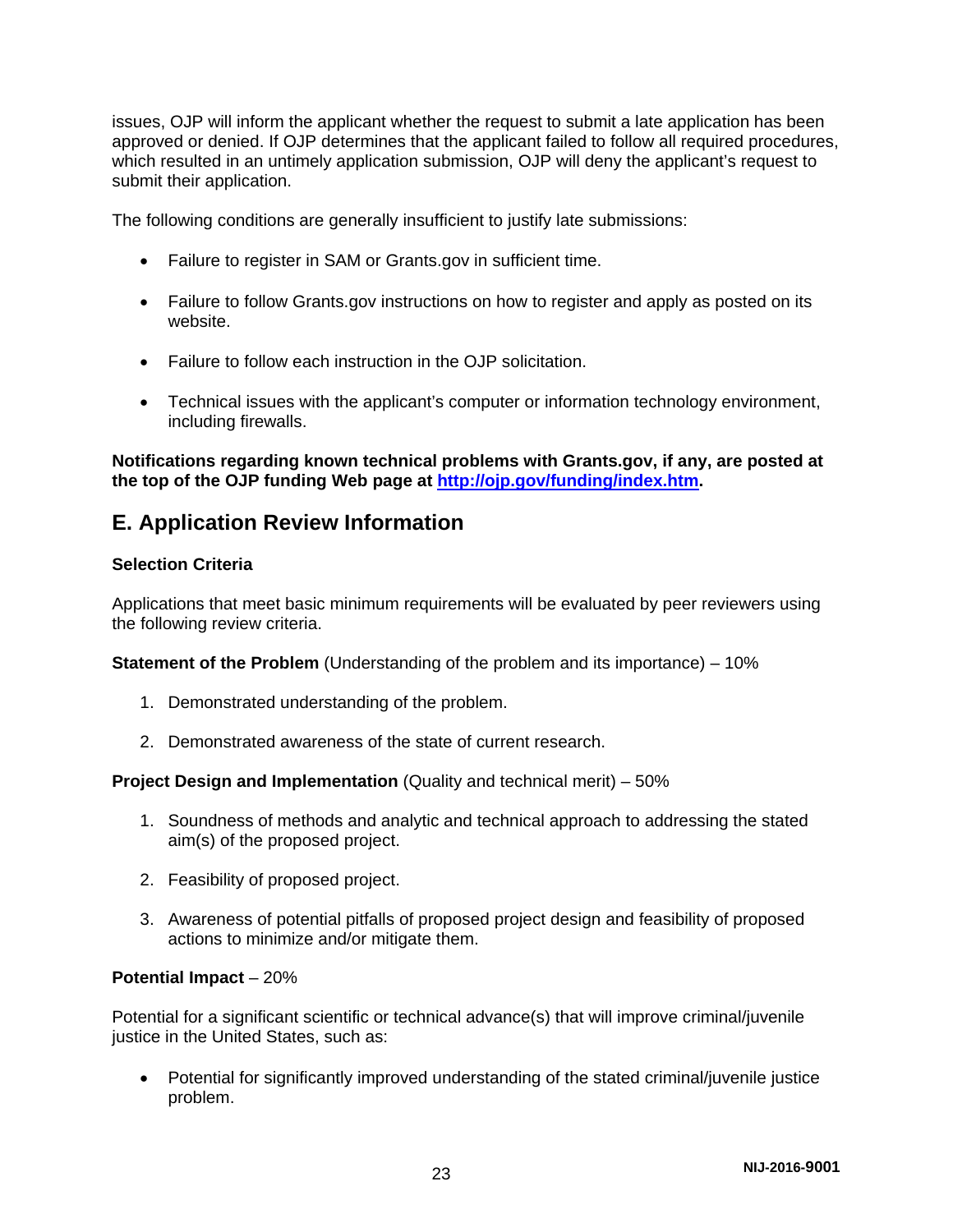• Potential for innovative solution to address (all or a significant part of) the stated criminal/juvenile justice problem.

**Capabilities/Competencies** (Capabilities, demonstrated productivity, and experience of the applicant organization and proposed project staff) – 20%

- 1. Qualifications and experience of proposed project staff (that is, the principal investigator, any and all co-principal investigators, and all other individuals (and organizations) identified in the application (regardless of "investigator" status) who will be significantly involved in substantive aspects of the proposal).
- 2. Demonstrated ability of the applicant organization to manage the effort.
- 3. Relationship between the capabilities/competencies of the proposed project staff (including the applicant organization) and the scope of the proposed project.

#### **Budget**

Peer reviewers will consider and may comment on the following additional items in the context of scientific and technical merit.

- 1. Total cost of the project relative to the perceived benefit (cost effectiveness).
- 2. Appropriateness of the budget relative to the level of effort.
- 3. Use of existing resources to conserve costs.
- 4. Proposed budget alignment with proposed project activities.

#### **Plan for Dissemination to Broader Audiences (if applicable to the proposed project)**

Peer reviewers may comment—in the context of scientific and technical merit—on the proposed plan (if any) to produce or to make available to broader interested audiences, such as criminal/juvenile justice practitioners or policymakers, summary information from the planned scholarly products of the project.

#### <span id="page-23-0"></span>**Review Process**

OJP is committed to ensuring a fair and open process for awarding grants. NIJ reviews the application to make sure that the information presented is reasonable, understandable, measurable, and achievable, as well as consistent with the solicitation.

Peer reviewers will review the applications submitted under this solicitation that meet basic minimum requirements. For purposes of assessing whether applicants have met basic minimum requirements, OJP screens applications for compliance with specified program requirements to help determine which applications should proceed to further consideration for award. Although program requirements may vary, the following are common requirements applicable to all solicitations for funding under OJP grant programs: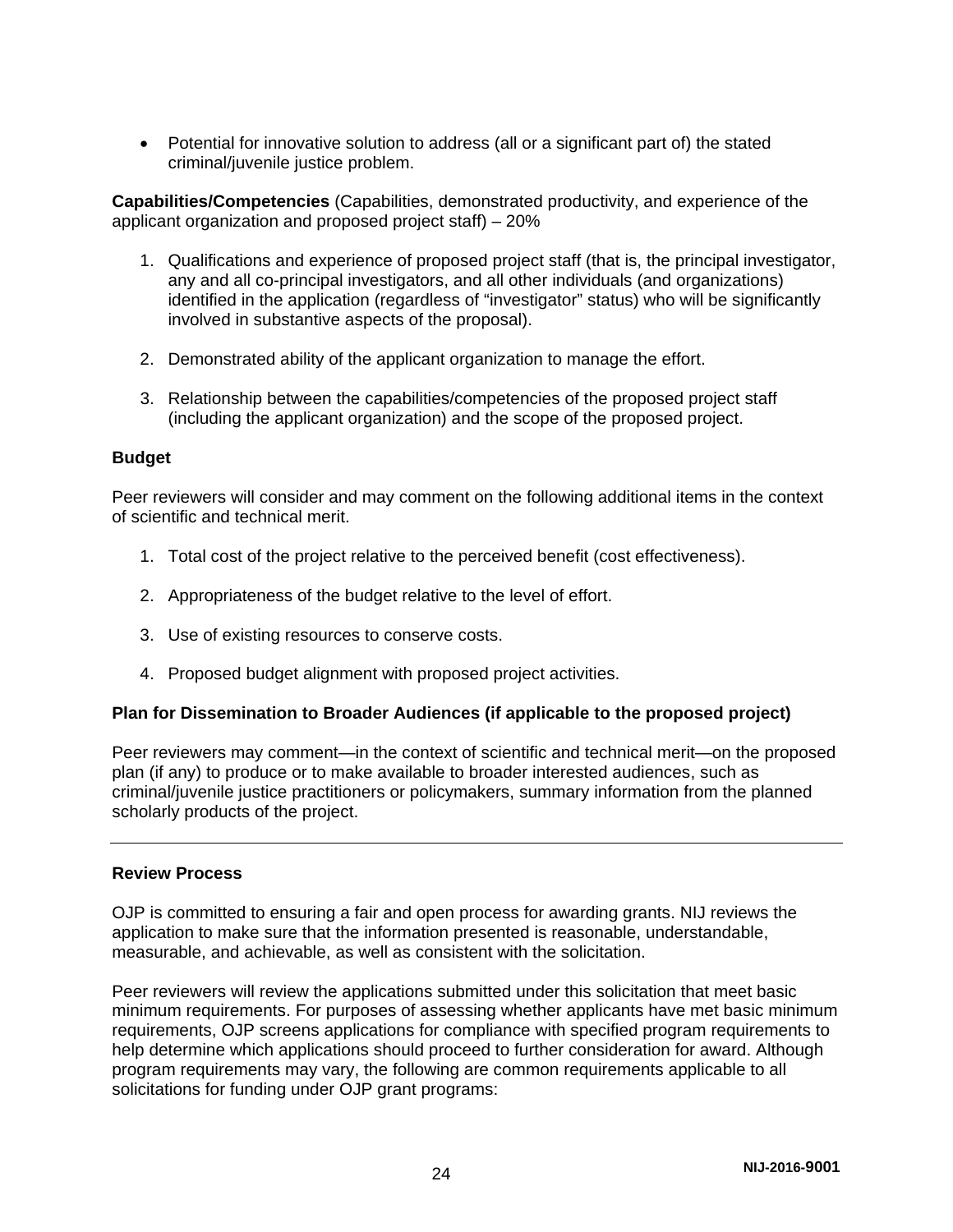- Applications must be submitted by an eligible type of applicant.
- Applications must request funding within programmatic funding constraints (if applicable).
- Applications must be responsive to the scope of the solicitation.
- Applications must include all items designated as "critical elements."
- Applicants will be checked against the General Services Administration's Excluded Parties List.

For a list of critical elements, see "What an Application Should Include" under [Section D.](#page-9-0)  [Application and Submission Information.](#page-9-0)

NIJ may use internal peer reviewers, external peer reviewers, or a combination, to assess applications meeting basic minimum requirements on technical merit using the solicitation's selection criteria. An external peer reviewer is an expert in the subject matter of a given solicitation who is not a current DOJ employee. An internal reviewer is a current DOJ employee who is well-versed or has expertise in the subject matter of this solicitation. A peer review panel will evaluate, score, and rate applications that meet basic minimum requirements.

OJP reviews applications for potential discretionary awards to evaluate the risks posed by applicants before they receive an award. This review may include but is not limited to the following:

- 1. Financial stability and fiscal integrity.
- 2. Quality of management systems and ability to meet the management standards prescribed in the Financial Guide.
- 3. History of performance.
- 4. Reports and findings from audits.
- 5. The applicant's ability to effectively implement statutory, regulatory, or other requirements imposed on non-federal entities.
- 6. Proposed costs to determine if the Budget Detail Worksheet and Budget Narrative accurately explain project costs, and whether those costs are reasonable, necessary, and allowable under applicable federal cost principles and agency regulations.

All final award decisions will be made by the Director of the National Institute of Justice. Peer reviewers' ratings and any resulting recommendations are advisory only, although their views are considered carefully. In addition to peer review ratings, considerations for award recommendations and decisions may include, but are not limited to, planned scholarly products, proposed budgets, past performance (including scholarly products) under prior NIJ and OJP awards, research independence and integrity, strategic priorities, and available funding when making awards.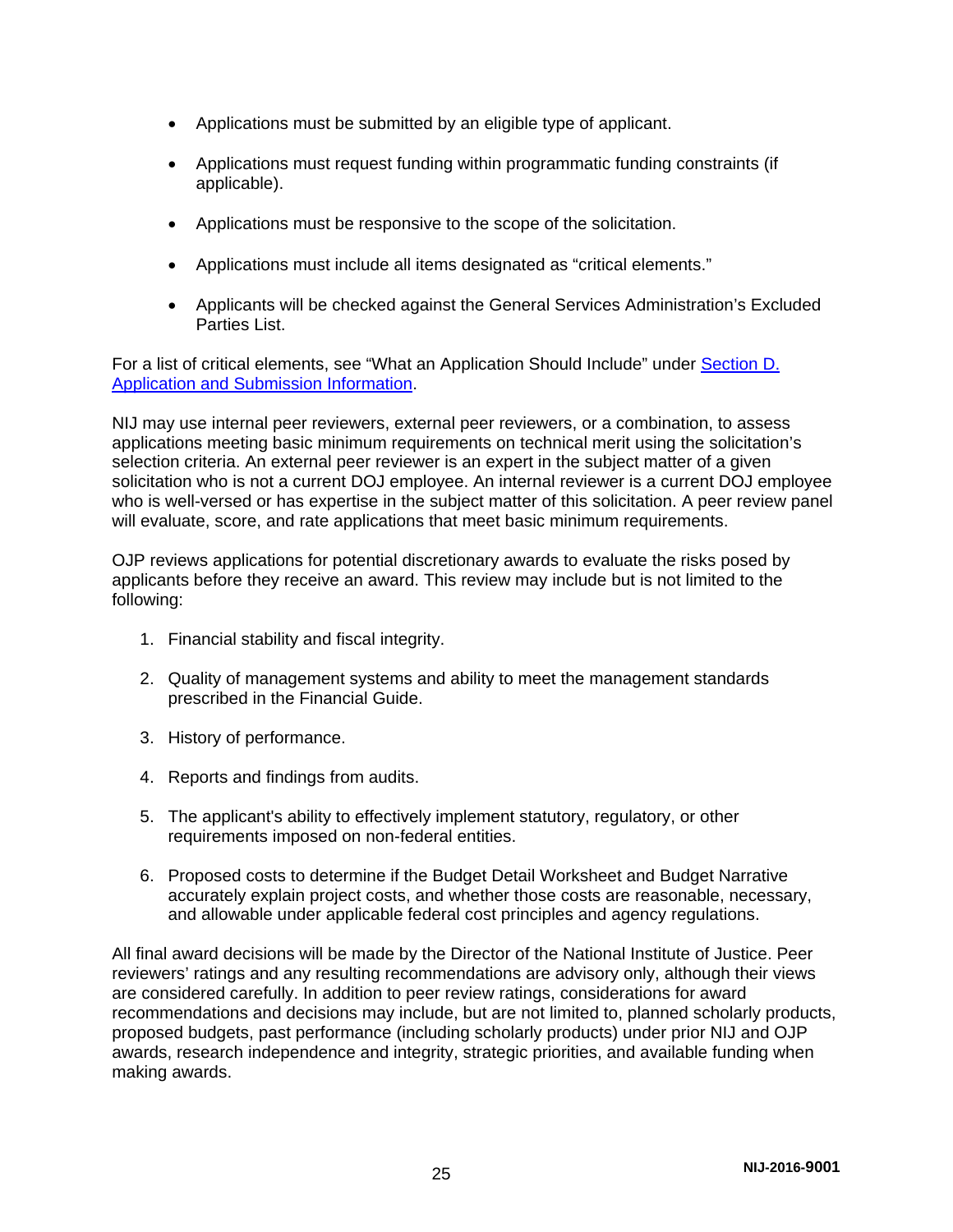### <span id="page-25-0"></span>**F. Federal Award Administration Information**

#### <span id="page-25-1"></span>**Federal Award Notices**

OJP award notification will be sent from GMS. Recipients will be required to login; accept any outstanding assurances and certifications on the award; designate a financial point of contact; and review, sign, and accept the award. The award acceptance process involves physical signature of the award document by the authorized representative and the scanning of the fullyexecuted award document to OJP.

#### <span id="page-25-2"></span>**Administrative, National Policy, and other Legal Requirements**

If selected for funding, in addition to implementing the funded project consistent with the agency-approved project proposal and budget, the recipient must comply with award terms and conditions, and other legal requirements, that are included in the award, incorporated into the award by reference, or are otherwise applicable to the award. OJP strongly encourages prospective applicants to review the information pertaining to these requirements **prior** to submitting an application. To assist applicants and recipients in accessing and reviewing this information, OJP has placed it on its [Solicitation Requirements](http://ojp.gov/funding/Explore/SolicitationRequirements/index.htm) page of the [OJP Funding](http://ojp.gov/funding/index.htm)  [Resource Center.](http://ojp.gov/funding/index.htm)

Please note in particular the following two forms, which applicants must submit in GMS prior to the receipt of any award funds, as each details legal requirements with which applicants must provide specific assurances and certifications of compliance. Applicants may view these forms in the [OJP Funding Resource Center](http://ojp.gov/funding/index.htm) and are strongly encouraged to review and consider them carefully prior to making an application for OJP grant funds.

- [Certifications Regarding Lobbying; Debarment, Suspension and Other Responsibility](http://ojp.gov/funding/Apply/Resources/Certifications.pdf)  [Matters; and Drug-Free Workplace Requirements.](http://ojp.gov/funding/Apply/Resources/Certifications.pdf)
- [Standard Assurances.](http://ojp.gov/funding/Apply/Resources/StandardAssurances.pdf)

Upon grant approval, OJP electronically transmits (via GMS) the award document to the prospective award recipient. In addition to other award information, the award document contains award terms and conditions that specify national policy requirements<sup>[7](#page-25-3)</sup> with which recipients of federal funding must comply; uniform administrative requirements, cost principles, and audit requirements; and program-specific terms and conditions required based on applicable program (statutory) authority or requirements set forth in OJP solicitations and program announcements. For example, certain efforts may call for special requirements, terms, or conditions relating to intellectual property, data/information-sharing or -access, or information security; or audit requirements, expenditures and milestones, or publications and/or press releases.

OJP also may place additional terms and conditions on an award based on its risk assessment of the applicant, or for other reasons it determines necessary to fulfill the goals and objectives of the program.

<span id="page-25-3"></span> <sup>7</sup> *See generally* 2 C.F.R. 200.300 (provides a general description of national policy requirements typically applicable to recipients of Federal awards, including the Federal Funding Accountability and Transparency Act of 2006 (FFATA)).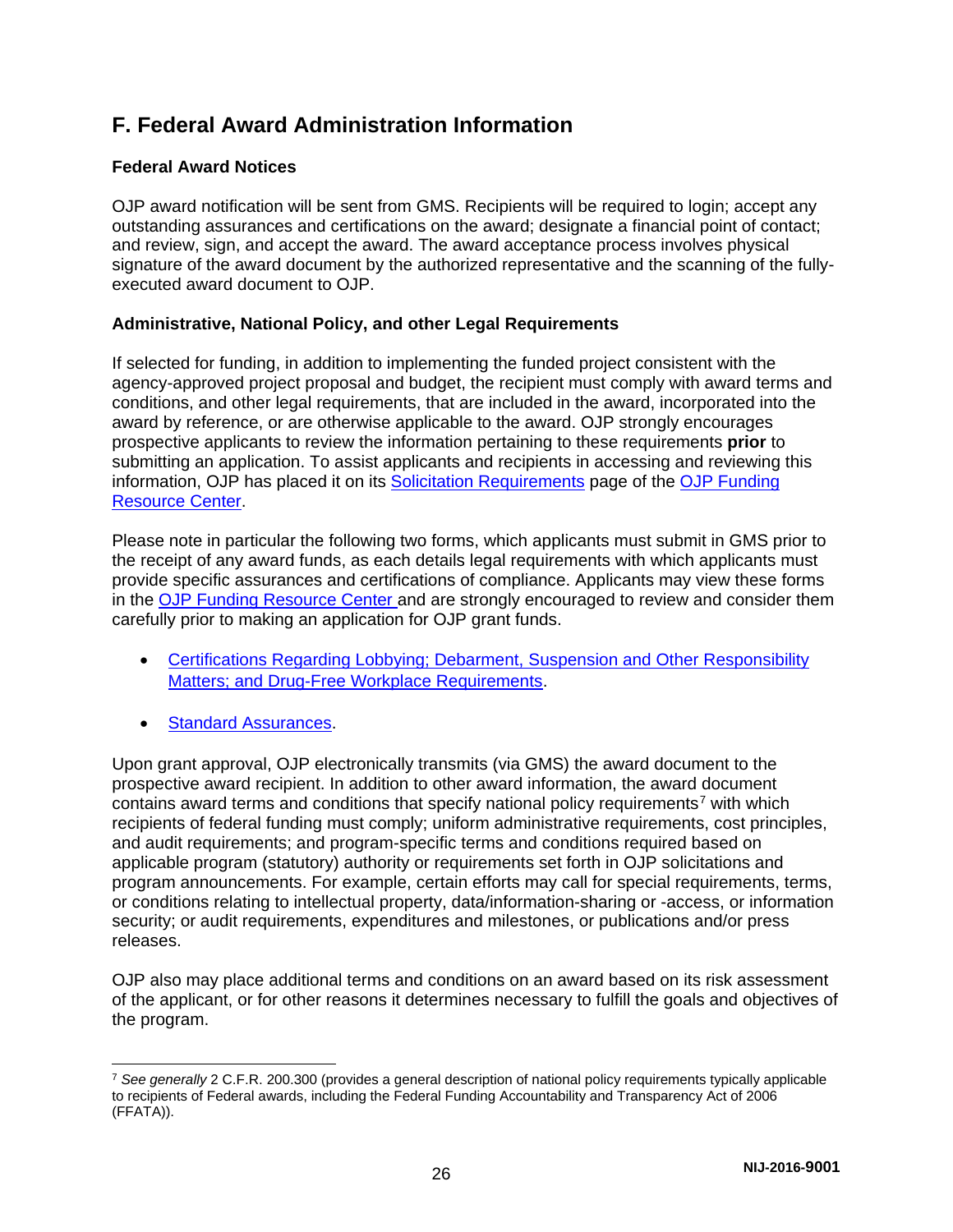Prospective applicants may access and review the text of mandatory conditions OJP includes in all OJP awards, as well as the text of certain other conditions, such as administrative conditions, via the [Mandatory Award Terms and Conditions](http://ojp.gov/funding/Explore/SolicitationRequirements/MandatoryTermsConditions.htm) page of the [OJP Funding Resource Center.](http://ojp.gov/funding/index.htm)

#### <span id="page-26-0"></span>**General Information About Post-Federal Award Reporting Requirements**

Recipients must submit quarterly financial reports, semi-annual progress reports, final financial and progress reports, and, if applicable, an annual audit report in accordance with 2 C.F.R. Part 200. The final progress report shall encompass the entire scope for the full project period. Applicants should anticipate that progress reports will be required to follow the non-budgetary components of the Research Performance Progress Report (RPPR) template/format. General information on RPPRs may be found at [www.nsf.gov/bfa/dias/policy/rppr/.](http://www.nsf.gov/bfa/dias/policy/rppr/) Future awards and fund drawdowns may be withheld if reports are delinquent.

Special Reporting requirements may be required by OJP depending on the statutory, legislative or administrative requirements of the recipient or the program.

As indicated earlier in this solicitation, NIJ expects scholarly products to result from any award under this solicitation. Please review the Goals, Objectives, Deliverables, and Expected [Scholarly Products](#page-5-0) segment of the "Program-Specific Information" section of this solicitation, as well as the "Performance Measures" section.

In addition to the expectation of scholarly products, successful applicants under this solicitation will be required to submit the following deliverables regarding the work funded by the NIJ award*.*

#### **Required Data Sets and Associated Files and Documentation**

As discussed earlier, NIJ requires recipients of an award under this solicitation to submit to NACJD all data sets that result in whole or in part from the work funded by NIJ, along with associated files and any documentation necessary to allow for future efforts by others to reproduce the project's findings and/or to extend the scientific value of the data set through secondary analysis. All data sets and necessary documentation are to be submitted 90 days prior to the end of the project period. For more information, see the "Program Narrative" section of [What an Application Should Include.](#page-9-1)

### <span id="page-26-1"></span>**G. Federal Awarding Agency Contact(s)**

For additional Federal Awarding Agency Contact(s), see the title page.

For additional contact information for Grants.gov, see the title page.

### <span id="page-26-2"></span>**H. Other Information**

#### <span id="page-26-3"></span>**Provide Feedback to OJP**

To assist OJP in improving its application and award processes, we encourage applicants to provide feedback on this solicitation, the application submission process, and/or the application review/peer review process. Provide feedback to **OJPSolicitationFeedback@usdoj.gov**.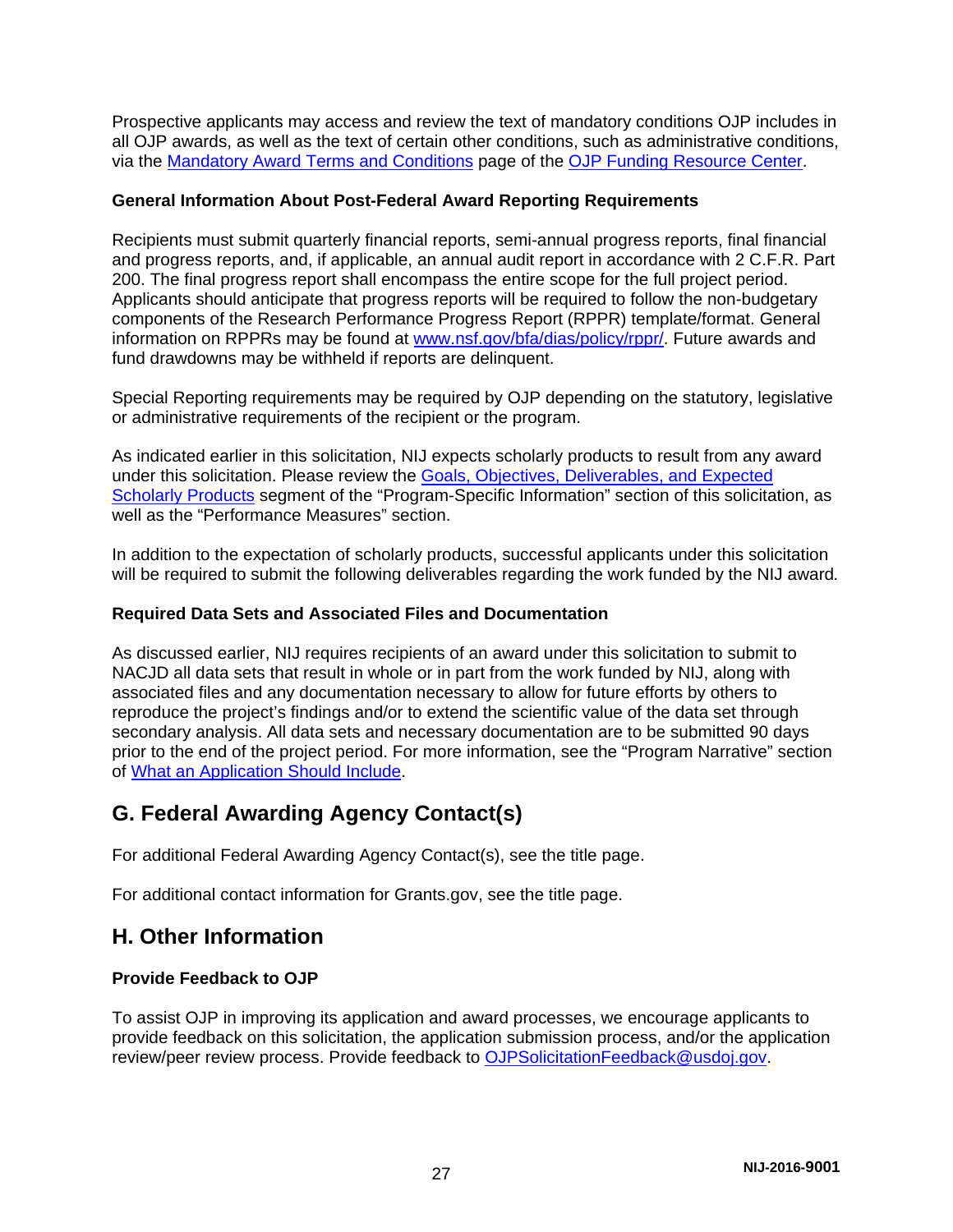IMPORTANT: This e-mail is for feedback and suggestions only. Replies are not sent from this mailbox. If you have specific questions on any program or technical aspect of the solicitation, you must directly contact the appropriate number or e-mail listed on the front of this solicitation document. These contacts are provided to help ensure that you can directly reach an individual who can address your specific questions in a timely manner.

If you are interested in being a reviewer for other OJP grant applications, please e-mail your resume to **ojppeerreview@lmsolas.com**. The OJP Solicitation Feedback email account will not forward your resume. Note: Neither you nor anyone else from your organization can be a peer reviewer in a competition in which you or your organization have submitted an application.